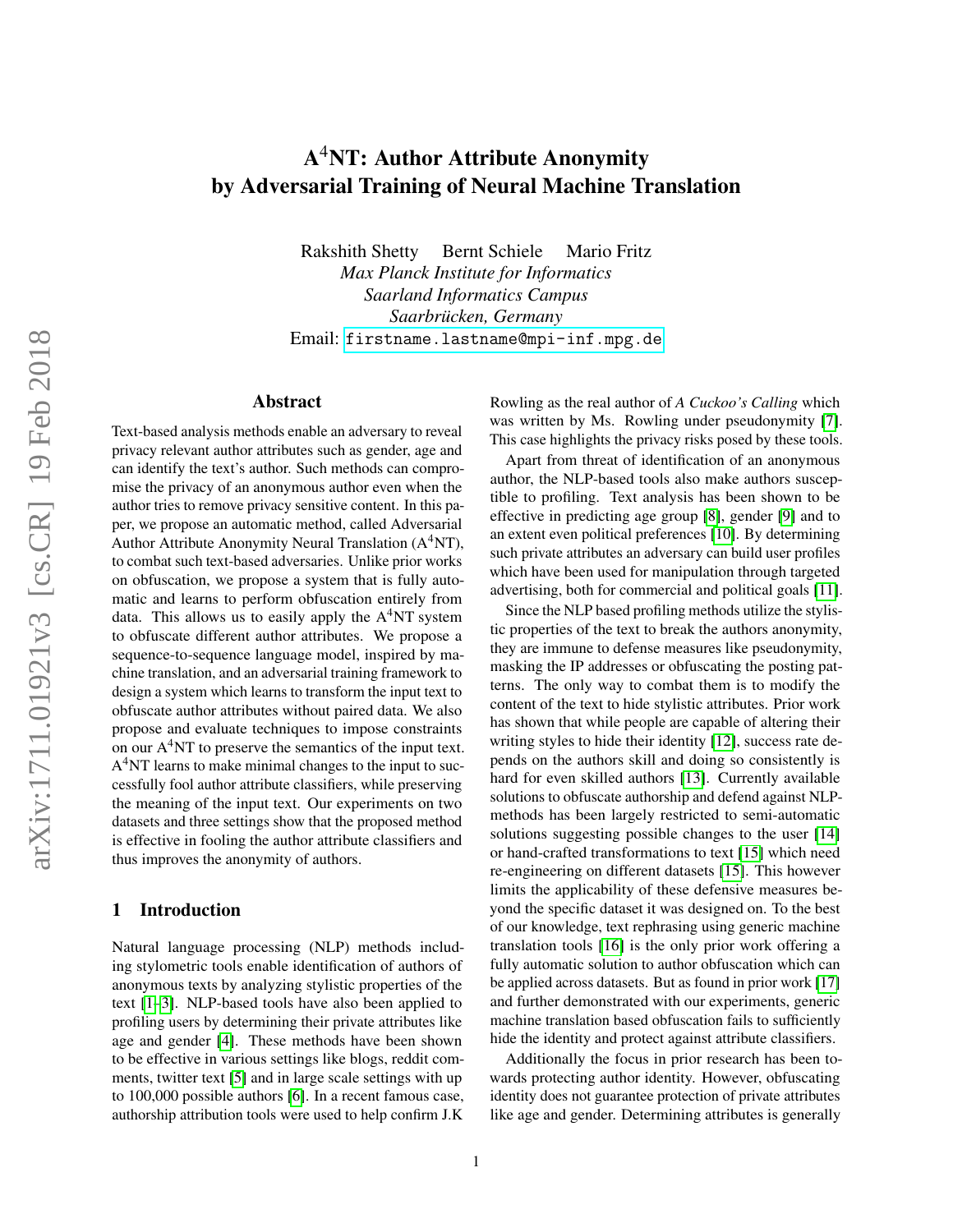easier than predicting the exact identity for NLP-based adversaries, mainly due to former being small closed-set prediction task compared to later which is larger and potentially open-set prediction task. This makes obfuscating attributes a difficult but an important problem.

Our work. We propose an unified automatic system  $(A<sup>4</sup>NT)$  to obfuscate authors text and defend against NLP adversaries. A <sup>4</sup>NT follows the imitation model of defense discussed in [\[12\]](#page-13-10) and protects against various attribute classifiers by learning to imitate the writing style of a target class. For example, A<sup>4</sup>NT learns to hide the gender of a female author by re-synthesizing the text in the style of the male class. This imitation of writing style is learnt by adversarially training [\[18\]](#page-14-1) our style-transfer network against the attribute classifier. Our  $A<sup>4</sup>NT$  network learns the target style by learning to fool the authorship classifiers into mis-classifying the text it generates as target class. This style transfer is accomplished while aiming to retain the semantic content of the input text.

Unlike many prior works on authorship obfuscation [\[14,](#page-13-12) [15\]](#page-13-13), we propose an end-to-end learnable author anonymization solution, allowing us to apply our method not only to authorship obfuscation but to the anonymization of different author attributes including identity, gender and age with a *unified approach*. We illustrate this by successfully applying our model on three different attribute anonymization settings on two different datasets. Through empirical evaluation, we show that the proposed approach is able to fool the author attribute classifiers in all three settings effectively and better than the baselines. While there are still challenges to overcome before applying the system to multiple attributes and situations with very little data, we believe that A<sup>4</sup>NT offers a new data driven approach to authorship obfuscation which can easily adapt to improving NLP-based adversaries.

Technical challenges: We design our A<sup>4</sup>NT network architecture based on the sequence-to-sequence neural machine translation model [\[19\]](#page-14-2). A key challenge in learning to perform style transfer, compared to other sequenceto-sequence mapping tasks like machine translation, is the lack of paired training data. Here, paired data refers to datasets with both the input text and its corresponding ground-truth output text. In obfuscation setting, this means having a large dataset with semantically same sentences written in different styles corresponding to attributes we want to hide. Such paired data is infeasible to obtain and this has been a key hurdle in developing automatic obfuscation methods. Some prior attempts to perform text style transfer required paired training data [\[20\]](#page-14-3) and hence were limited in their applicability beyond toy-data settings. We overcome this by training our A <sup>4</sup>NT network within a generative adversarial networks (GAN) [\[18\]](#page-14-1) framework. GAN framework enables us to train the  $A<sup>4</sup>NT$  network to generate samples that

match the target distribution without need for paired data.

We characterize the performance of our A<sup>4</sup>NT network along two axes: privacy effectiveness and semantic similarity. Using automatic metrics and human evaluation to measure semantic similarity of the generated text to the input, we show that  $A^4NT$  offers a better trade-off between privacy effectiveness and semantic similarity. We also analyze the effectiveness of  $A<sup>4</sup>NT$  for protecting anonymity for varying degrees of input text "difficulty".

Contributions: In summary, the main contributions of our paper are. (1): We propose a novel approach to authorship obfuscation, that uses a style-transfer network  $(A<sup>4</sup>NT)$  to automatically transform the input text to a target style and fool the attribute classifiers. The network is trained without paired data using adversarial training. (2): The proposed obfuscation solution is end-to-end trainable, and hence can be applied to protect different author attributes and on different datasets with no changes to the overall framework. (3): Quantifying the performance of our system on privacy effectiveness and semantic similarity to input, we show that it offers a better trade-off between the two metrics compared to baselines.

## 2 Related Work

In this section, we review prior work relating to four different aspects of our work – author attribute detection (our adversaries), authorship obfuscation (prior work), machine translation (basis of our A <sup>4</sup>NT network) and generative adversarial networks (training framework we use).

Authorship and attribute detection Machine learning approaches where a set of text features are input to a classifier which learns to predict the author have been popular in recent author attribution works [\[2\]](#page-13-15). These methods have been shown to work well on large datasets [\[6\]](#page-13-4), duplicate author detection [\[21\]](#page-14-4) and even on non-textual data like code [\[22\]](#page-14-5). Sytlometric models can also be applied to determine private author attributes like age or gender [\[4\]](#page-13-2).

Classical author attribution methods rely on a predefined set of features extracted from the input text [\[23\]](#page-14-6). Recently deep-learning methods have been applied to learn to extract the features directly from data [\[3,](#page-13-1) [24\]](#page-14-7). [\[24\]](#page-14-7) uses a multi-headed recurrent neural network (RNN) to train a generative language model on each author's text and use the model's perplexity on the test document to predict the author. Alternatively, [\[3\]](#page-13-1) uses convolutional neural network (CNN) to train an author classifiers. To show generality of our A<sup>4</sup>NT network, we test it against both RNN and CNN based author attribute classifiers.

Authorship obfuscation Authorship obfuscation methods are adversarial in nature to stylometric methods of author attribution; they try to change the style of input text so that author identity is not discernible. The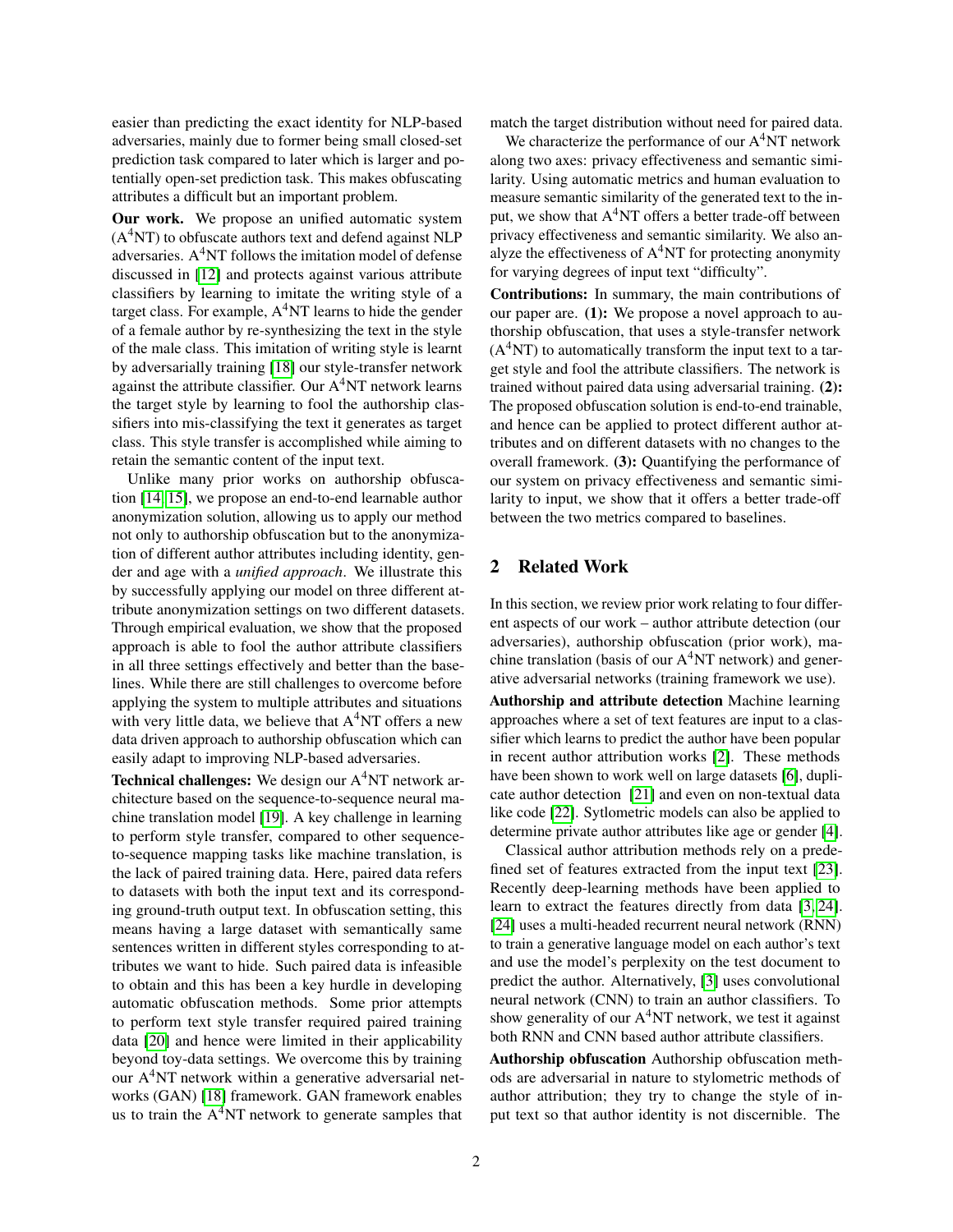majority of prior works on author attribution are semiautomatic [\[14,](#page-13-12) [25\]](#page-14-8), where the system suggests authors to make changes to the document by analyzing the stylometric features. The few automatic obfuscation methods have relied on general rephrasing methods like generic machine translation [\[16\]](#page-13-14) or on a predefined text transformations [\[26\]](#page-14-9). Round-trip machine translation, where input text is translated to multiple languages one after the other until it is translated back to the source language, is proposed as an automatic method of obfuscation in [\[16\]](#page-13-14). Recent work [\[26\]](#page-14-9) obfuscates text by moving the stylometric features towards the average values on the dataset applying pre-defined transformations on input text.

We propose the first method to achieve fully automatic obfuscation using text style transfer. This style transfer is not pre-defined but learnt directly from data optimized for fooling attribute classifiers. This allows us to apply our model across datasets without extra engineering effort.

Machine translation The task of style-transfer of text data shares similarities with the machine translation problem. Both involve mapping an input text sequence onto an output text sequence. Style transfer can be thought of as machine translation on the same language.

Large end-to-end trainable neural networks have become a popular choice in machine translation [\[27,](#page-14-10) [28\]](#page-14-11). These methods are generally based on sequence-tosequence recurrent models [\[19\]](#page-14-2) consisting of two networks, an encoder which encodes the input sentence into a fixed size vector and a decoder which maps this encoding to a sentence in the target language.

We base our A<sup>4</sup>NT network architecture on the wordlevel sequence-to-sequence language model [\[19\]](#page-14-2). Neural machine translation systems are trained with large amounts of paired training data. However, in our setting, obtaining paired data of the same text in different writing styles is not viable. We overcome the lack of paired data by casting the task as matching style distributions instead of matching individual sentences. Specifically, our A <sup>4</sup>NT network takes an input text from a source distribution and generates text whose style matches the target attribute distribution. This is learnt without paired data using distribution matching methods. This reformulation allows us to demonstrate the first successful application of the machine translation models to the obfuscation task.

Generative adversarial networks Generative Adversarial Networks (GAN) [\[18\]](#page-14-1) are a framework for learning a generative model to produce samples from a target distribution. It consists of two models, a generator and a discriminator. The discriminator network learns to distinguish between the generated samples and real data samples. Simultaneously, the generator learns to fool this discriminator network thereby getting closer to the target distribution. In this two-player game, a fully optimized generator perfectly mimics the target distribution [\[18\]](#page-14-1).

<span id="page-2-0"></span>

Figure 1: GAN framework to train our A<sup>4</sup>NT network. Input sentence is transformed by  $A<sup>4</sup>NT$  to match the style of the target attribute. This output is evaluated using the attribute classifier and semantic consistency loss.  $A<sup>4</sup>NT$  is trained by backpropagating through these losses.

We train our A<sup>4</sup>NT network within the GAN framework, directly optimizing A<sup>4</sup>NT to fool the attribute classifiers by matching style distribution of a target class. A recent approach to text style-transfer proposed in [\[29\]](#page-14-12) also utilizes GANs to perform style transfer using unpaired data. However, the solution proposed in [\[29\]](#page-14-12) changes the meaning of the input text significantly during style transfer and is applied on sentiment transfer task. In contrast, authorship obfuscation task requires the generated text to preserve the semantics of the input. We address this problem by proposing two methods to improve semantic consistency between the input and the  $A<sup>4</sup>NT$  output.

#### 3 Author Attribute Anonymization

We propose an author adversarial attribute anonymizing neural translation  $(A<sup>4</sup>NT)$  network to defend against NLPbased adversaries. The proposed solution includes the A<sup>4</sup>NT Network, the adversarial training scheme, and semantic and language losses to learn to protect private attributes. The A<sup>4</sup>NT network transforms the input text from a source attribute class to mimic the style of a different attribute class, and thus fools the attribute classifiers.

Technically, A <sup>4</sup>NT network is essentially solving a sequence to sequence mapping problem — from text sequence in the source domain to text in the target domain — similar to machine translation. Exploiting this similarity, we design our A<sup>4</sup>NT network based on the sequenceto-sequence neural language models [\[19\]](#page-14-2), widely used in neural machine translation [\[27\]](#page-14-10). These models have proven effective when trained with large amounts of paired data and are also deployed commercially [\[28\]](#page-14-11). If there were paired data in source and target attributes, we could train our A <sup>4</sup>NT network exactly like a machine translation model, with standard supervised learning. However, such paired data is infeasible to obtain as it would require the same text written in multiple styles.

To address the lack of paired data, we cast the anonymization task as learning a generative model,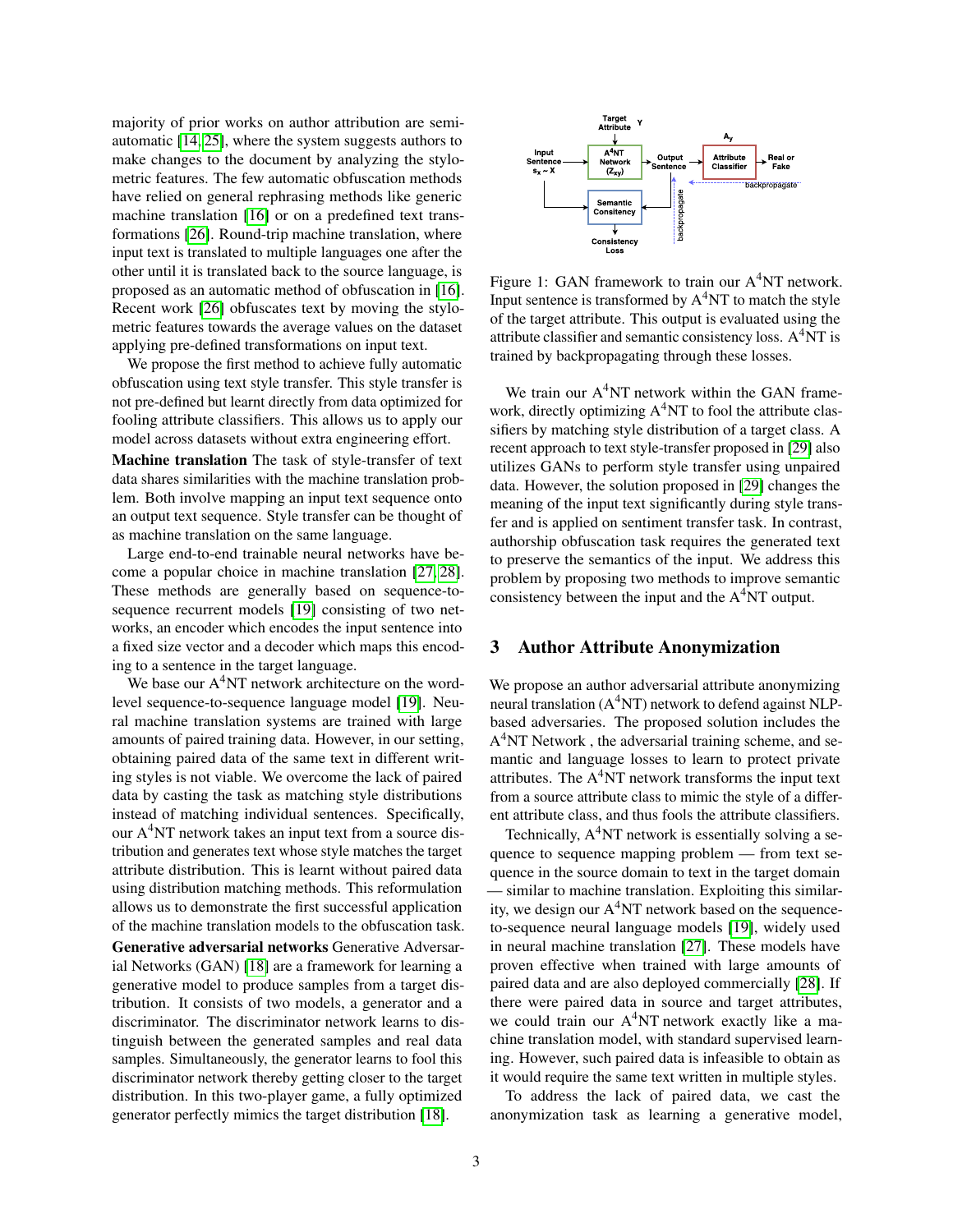<span id="page-3-0"></span>

Figure 2: Block diagram of the attribute classifier network. The LSTM encoder embeds the input sentence into a vector. Sentence encoding is passed to linear projection followed by softmax layer to obtain class probabilities

 $Z_{xy}(s_x)$ , which transforms an input text sample  $s_x$  drawn from source attribute distribution  $s_x \sim X$ , to look like samples from the target distribution  $s_y \sim Y$ . This formulation enables us to train the A<sup>4</sup>NT network  $Z_{xy}(s_x)$  with the GAN framework to produce samples close to the target distribution *Y*, using only unpaired samples from *X* and *Y*. Figure [1](#page-2-0) shows this overall framework.

The GAN framework consists of two models, a generator producing synthetic samples to mimic the target data distribution, and a discriminator which tries to distinguish real data from the synthesized "fake" samples from the generator. The two models are trained adversarially, i.e. the generator tries to fool the discriminator and the discriminator tries to correctly identify the generator samples. We use an attribute classifier as the discriminator and the A<sup>4</sup>NT network as the generator. The A<sup>4</sup>NT network, in trying to fool the attribute classification network, learns to transform the input text to mimic the style of the target attribute and protect the attribute anonymity.

For our A<sup>4</sup>NT network to be a practically useful defensive measure, the text output by this network should be able to fool the attribute classifier while also preserving the meaning of the input sentence. If we could measure the semantic difference between the generated text and the input text it could be used to penalize deviations from the input sentence semantics. Computing this semantic distance perfectly would need true understanding of the meaning of input sentence, which is beyond the capabilities of current natural language processing techniques. To address this aspect of style transfer, we experiment with various proxies to measure and penalize changes to input semantics, which will be discussed in Section [3.4.](#page-5-0) Following subsections will describe each module in detail.

#### <span id="page-3-1"></span>3.1 Author Attribute Classifiers

We build our attribute classifiers using neural networks that predict the attribute label by directly operating on the text data. This is similar to recent approaches in authorship recognition [\[3,](#page-13-1) [24\]](#page-14-7) where, instead of hand-crafted features used in classical stylometry, neural networks are used to directly predict author identity from raw text data. However, unlike in these prior works, our focus is attribute classification and obfuscation. We train our classifiers with recurrent networks operating at word-level, as opposed to character-level models used in [\[3,](#page-13-1) [24\]](#page-14-7) for two reasons. We found that the word-level models give good performance on all three attribute-classification tasks we experiment with (see Section [5.1\)](#page-8-0). Additionally, they are much faster than character-level models, making it feasible to use them in GAN training described in Section [3.2.](#page-4-0)

Specifically, our attribute classifier  $A<sub>x</sub>$  to detect attribute value  $x$  is shown in Figure [2.](#page-3-0) It consists of a Long-Short Term Memory (LSTM) [\[30\]](#page-14-13) encoder network to compute an embedding of the input sentence into a fixed size vector. It learns to encode the parts of the sentence most relevant to the classification task into the embedding vector, which for attribute prediction is mainly the stylistic properties of the text. This embedding is input to a linear layer and a softmax layer to output the class probabilities.

Given an input sentence  $s_x = \{w_0, w_1, \dots, w_{n-1}\},$  the words are one-hot encoded and then embedded into fixed size vectors using the word-embedding layer shown in Figure [2](#page-3-0) to obtain vectors  $\{v_0, v_1, \dots, v_{n-1}\}$ . This word embedding layer encodes similarities between words into the word vectors and can help deal with large vocabulary sizes. The word vectors are randomly initialized and then learned from the data during training of the model. This approach works better than using pre-trained word vectors like word2vec [\[31\]](#page-14-14) or Glove [\[32\]](#page-14-15) since the learned word-vectors can encode similarities most relevant to the attribute classification task at hand.

This sequence of word vectors is recursively passed through an LSTM to obtain a sequence of outputs  $\{h_0, h_1, \dots, h_{n-1}\}$ . We refer the reader to [\[30\]](#page-14-13) for the exact computations performed to get the LSTM output.

Now sentence embedding is obtained by concatenation of the final LSTM output and the mean of the LSTM outputs from other time-steps.

$$
E(s_x) = \left[ h_{n-1}; \frac{1}{n-1} \sum h_{n-1} \right]
$$
 (1)

At the last time-step the LSTM network has seen all the words in the sentence and can encode a summary of the sentence in its output. However, using LSTM outputs from all time-steps, instead of just the final one, speeds up training due to improved flow of gradients through the network. Finally,  $E(s_x)$  is passed through linear and softmax layers to obtain class probabilities, for each class  $c_i$ . The network is then trained using cross-entropy loss.

$$
p_{\text{auth}}(c_i|s_x) = \text{softmax}(W \cdot E(s_x)) \tag{2}
$$

$$
Loss(A_x) = \sum_{i} t_i(s_x) \log (p_{\text{auth}}(c_i|s_x))
$$
 (3)

where  $t(s_x)$  is the one-hot encoding of the true class of  $s_x$ .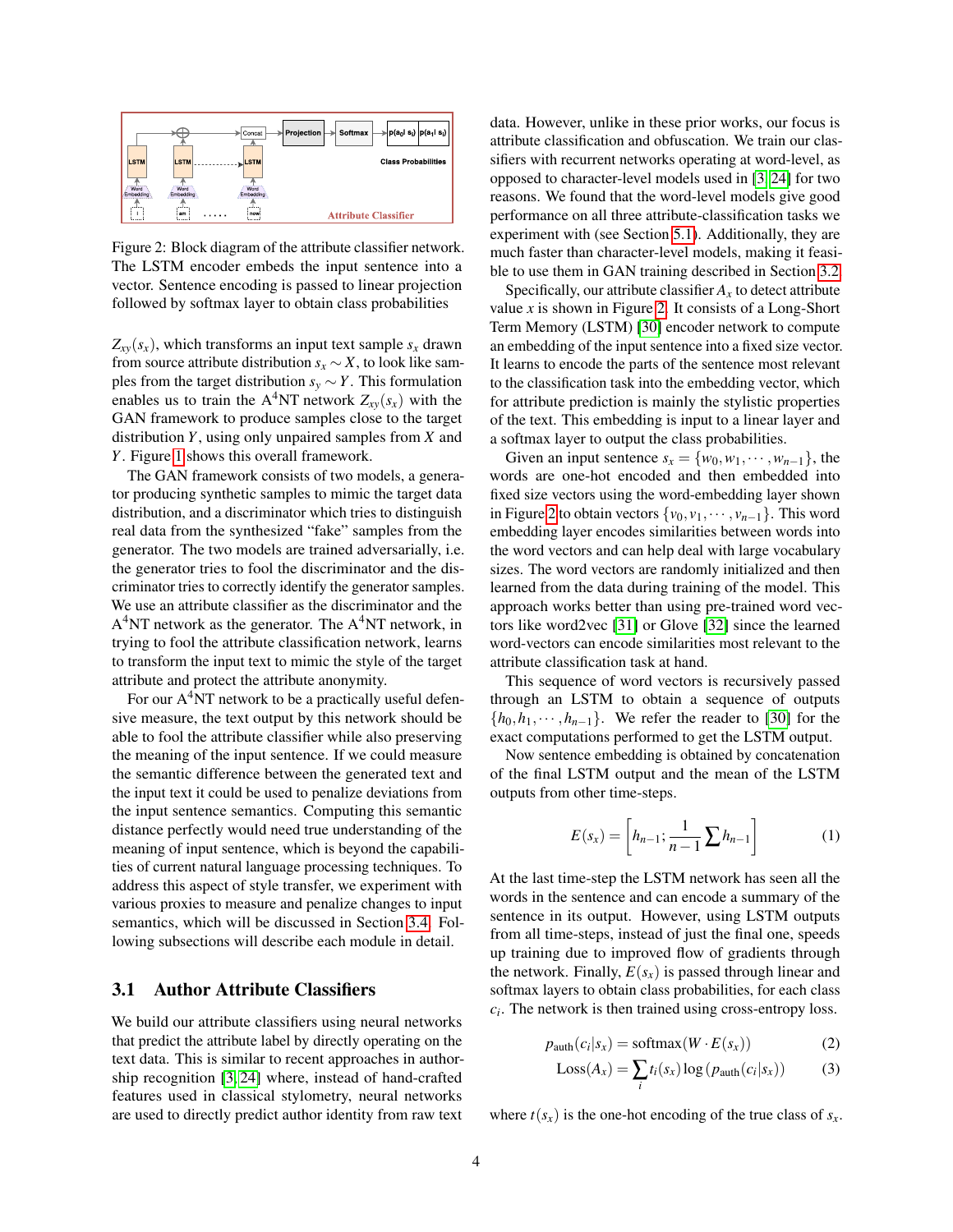<span id="page-4-1"></span>

Figure 3: Block diagram of the  $A<sup>4</sup>NT$  network. First LSTM encoder embeds the input sentence into a vector. The decoder maps this sentence encoding to the output sequence. Gumbel sampler produces "soft" samples from the softmax distribution to allow backpropagation.

The same network architecture is applied for all our attribute prediction tasks including identity, age and gender.

# <span id="page-4-0"></span>3.2 The A<sup>4</sup>NT Network

A key design goal for the  $A<sup>4</sup>NT$  network is that it is trainable purely from data to obfuscate the author attributes.This is a significant departure from prior works on author obfuscation [\[14,](#page-13-12) [26\]](#page-14-9) that rely on hand-crafted rules for text modification to achieve obfuscation. The methods relying on hand-crafted rules are limited in applicability to specific datasets they were designed for.

To achieve this goal, we base our A <sup>4</sup>NT network *Zxy*, shown in Figure [3,](#page-4-1) on a recurrent sequence-to-sequence neural translation model [\[19\]](#page-14-2) (*Seq2Seq*) popular in many sequence mapping tasks. As seen from the wide-range of applications mapping text-to-text [\[27\]](#page-14-10), speech-totext [\[33\]](#page-14-16), text-to-part of speech [\[34\]](#page-14-17), the *Seq2Seq* models can effectively learn to map input sequences to arbitrary output sequences, with appropriate training. They operate on raw text data and alleviate the need for handcrafted features or rules to transform the style of input text, predominantly used in prior works on author obfuscation [\[14,](#page-13-12) [26\]](#page-14-9). Instead, appropriate text transformations can be learnt directly from data. This flexibility allows us to easily apply the same  $A<sup>4</sup>NT$  network and training scheme to different datasets and settings.

The  $A^4NT$  network  $Z_{xy}$  consists of two components, an encoder and a decoder modules, similar to standard sequence-to-sequence models. The encoder embeds the variable length input sentence into a fixed size vector space. The decoder maps the vectors in this embedding space to output text sequences in the target style. The encoder is an LSTM network, sharing the architecture of the sentence encoder in Section [3.1.](#page-3-1) The same architecture applies here as the task here is also to embed the input sentence  $s_x$  into a fixed size vector  $E_G(s_x)$ . However,  $E_G(s_x)$  should learn to represent the semantics of the input sentence allowing the decoder network to generate a sentence with similar meaning but in a different style.

The sentence embedding from the encoder is the input to the decoder LSTM which generates the output sentence one word at a time. At each step *t*, the decoder LSTM takes  $E_G(s_x)$  and the previous output word  $w_{t-1}^o$ to produce a probability distribution over the vocabulary. Sampling from this distribution outputs the next word.

$$
h_t^{\text{dec}}(s_x) = \text{LSTM}\left[E_G(s_x), W_{\text{emb}}(\tilde{w}_{t-1})\right]
$$
 (4)

$$
p(\tilde{w}_t|s_x) = \text{softmax}_V(W_{\text{dec}} \cdot h_t^{\text{dec}}(s_x))
$$
 (5)

<span id="page-4-2"></span>
$$
\tilde{w}_t = \text{sample}(p(\tilde{w}_t | s_x)) \tag{6}
$$

where  $W_{\text{emb}}$  is the word embedding,  $W_{\text{dec}}$  matrix maps the LSTM output to vocabulary size and *V* is the vocabulary.

In most applications of *Seq2Seq* models, the networks are trained using parallel training data, consisting of input and ground-truth output sentence pairs. A sentence is input to the encoder and propagated through the network and the network is trained to maximize the likelihood of generating the paired ground-truth output sentence. However, in our setting, we do not have access to such parallel training data of text in different styles and the  $A<sup>4</sup>NT$  network  $Z_{xy}$  is trained in an unsupervised setting.

We address the lack of parallel training data by using the GAN framework to train the  $A<sup>4</sup>NT$  network. In this framework, the A <sup>4</sup>NT network *Zxy* learns by generating text samples and improving itself iteratively to produce text that the attribute classifier, *Ay*, classifies as target attribute. A benefit of GANs is that the  $A<sup>4</sup>NT$  network is directly optimized to fool the attribute classifiers. It can hence learn to make transformations to the parts of the text which are most revealing of the attribute at hand, and so hide the attribute with minimal changes.

However, to apply the GAN framework, we need to differentiate through the samples generated by *Zxy*. The word samples from  $p(\tilde{w}_t | s_x)$  are discrete tokens and are not differentiable. Following [\[35\]](#page-14-18), we apply the Gumbel-Softmax approximation [\[36\]](#page-14-19) to obtain differentiable soft samples and enable end-to-end GAN training. See Appendix [A](#page-15-0) for details.

Splitting decoder: To transfer styles between attribute pairs, *x* and *y*, in both directions, we found it ineffective to use the same network  $Z_{xy}$ . A single network  $Z_{xy}$  is unable to sufficiently switch its output word distributions solely on a binary condition of target attribute. Nonetheless, using a separate network for each ordered pair of attributes is prohibitively expensive. A good compromise we found is to share the encoder to embed the input sentence but use different decoders for style transfer between each ordered pair of attributes. Sharing the encoder allows the two networks to share a significant number of parameters and enables the attribute specific decoders to deal with words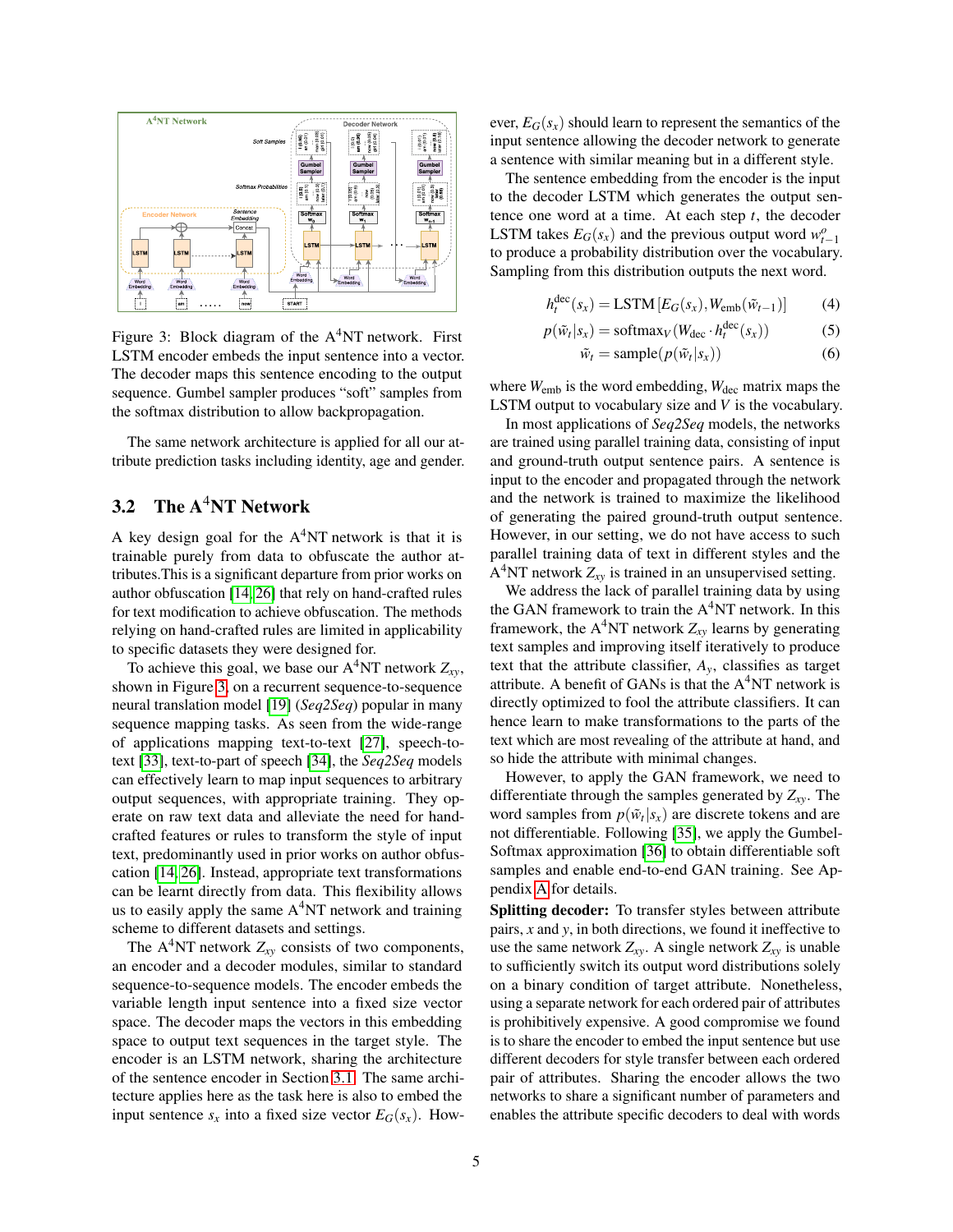<span id="page-5-1"></span>

Figure 4: Illustrating use of GAN framework and cyclic semantic loss to train a pair of  $A<sup>4</sup>NT$  networks.

found only in the vocabulary of the other attribute group using shared sentence and word embeddings.

## 3.3 Style Loss with GAN

We train the two  $A^4NT$  networks  $Z_{xy}$  and  $Z_{yx}$  in the GAN framework to produce samples which are indistinguishable from samples from distributions of attributes *y* and *x* respectively, without having paired sentences from *x* and *y*. Figure [4](#page-5-1) shows this training framework.

Given a sentence  $s_x$  written by author with attribute  $x$ , the A<sup>4</sup>NT network outputs a sentence  $\tilde{s}_y = Z_{xy}(s_x)$ . This is passed to the attribute classifier for attribute  $y$ ,  $A_y$ , to obtain probability  $p_{\text{auth}}(y|\tilde{s_y})$ .  $Z_{xy}$  tries to fool the classifier  $A<sub>y</sub>$  into assigning high probability to its output, whereas *A<sup>y</sup>* tries to assign low probability to sentences produced by *Zxy* while assigning high probability to real sentences *s<sup>y</sup>* written by *y*. The same process is followed to train the A <sup>4</sup>NT network from *y* to *x*, with *x* and *y* swapped. The loss functions used to train the A <sup>4</sup>NT network and the attribute classifiers in this setting is given by:

$$
L(A_y) = -\log\left(p_{\text{auth}}(y|s_y)\right) - \log\left(1 - p_{\text{auth}}(y|\tilde{s_y})\right) \tag{7}
$$

$$
L_{style}(Z_{xy}) = -\log\left(p_{auth}(y|\tilde{s_y})\right)
$$
\n(8)

The two networks  $Z_{xy}$  and  $A_y$  are adversarially competing with each other when minimizing the above loss functions. At optimality it is guaranteed that the distribution of samples produced by  $Z_{xy}$  is identical to the distribution of *y* [\[18\]](#page-14-1). However, we want the A<sup>4</sup>NT network to only imitate the style of *y*, while keeping the content from *x*. Thus, we explore methods to enforce the semantic consistency between the the input sentence and the  $A<sup>4</sup>NT$  output.

#### <span id="page-5-0"></span>3.4 Preserving Semantics

We want the output sentence,  $\tilde{s_y}$ , produced by  $Z_{xy}(s_x)$  to not only fool the attribute classifier, but also to preserve the meaning of the input sentence  $s<sub>x</sub>$ . We propose a semantic loss  $L_{sem}(\tilde{s_y}, s_x)$  to quantify the meaning changed

<span id="page-5-2"></span>

Figure 5: Semantic consistency in  $A<sup>4</sup>NT$  networks is enforced by maximizing cyclic reconstruction probability.

during the anonymization by  $A<sup>4</sup>NT$  . Simple approaches like matching words in  $\tilde{s_y}$  and  $s_x$  can severely limit the effectiveness of anonymization, as it penalizes even synonyms or alternate phrasing. In the following subsection we will discuss two approaches to define *L*sem, and later in Section [5](#page-8-1) we compare these approaches quantitatively.

#### <span id="page-5-4"></span>3.4.1 Cycle Constraints

One could evaluate how semantically close is  $\tilde{s_y}$  to  $s_x$  by evaluating how easy it is to reconstruct  $s_x$  from  $\tilde{s_y}$ . If  $\tilde{s_y}$ means exactly the same as  $s<sub>x</sub>$ , there should be no information loss and we should be able to perfectly reconstruct  $s_x$  from  $\tilde{s_y}$ . We could use the A<sup>4</sup>NT network in the reverse direction to obtain a reconstruction,  $\ddot{s}_x = Z_{yx}(\tilde{s}_y)$ and compare it to input sentence *sx*. Such an approach, referred to as cycle constraint, has been used in image style transfer [\[37\]](#page-14-20), where  $l_1$  distance is used to compare the reconstructed image and the original image to impose semantic relatedness penalty. However, in our case *l*<sup>1</sup> distance is not meaningful to compare  $\ddot{s}_x$  and  $s_x$ , as they are sequences of possibly different lengths. Even a single word insertion or deletion in  $\ddot{s}$ <sup>r</sup> can cause the entire sequence to mismatch and be penalized by the  $l_1$  distance.

A simpler and more stable alternative we use is to forgo the reconstruction and just compute the likelihood of reconstruction of  $s_x$  when applying reverse style-transfer on  $\tilde{s_y}$ . This likelihood is simple to obtain from the reverse  $A^4NT$  network  $Z_{yx}$  using the word distribution probabilities at the output. This cyclic loss computation is illustrated in Figure [5.](#page-5-2) Duly, we compute reconstruction probability  $P_r(s_x|\tilde{s_y})$  and define the semantic loss as:

$$
P_r(s_x|\tilde{s_y}) = \prod_{t=0}^{n-1} p_{z_{yx}}(w_t|\tilde{s_y})
$$
 (9)

$$
L_{\text{sem}}(\tilde{s_y}, s_x) = -\log P_r(s_x | \tilde{s_y}) \tag{10}
$$

The lower the semantic loss *L*sem, the higher the reconstruction probability and thus more meaning of the input sentence  $s_x$  is preserved in the style-transfer output  $\tilde{s_y}$ .

#### <span id="page-5-3"></span>3.4.2 Semantic Embedding Loss

Alternative approach to measure the semantic loss is to embed the two sentences,  $\tilde{s_y}$  and  $s_x$ , into a semantic space and compare the two embedding vectors using  $l_1$  distance.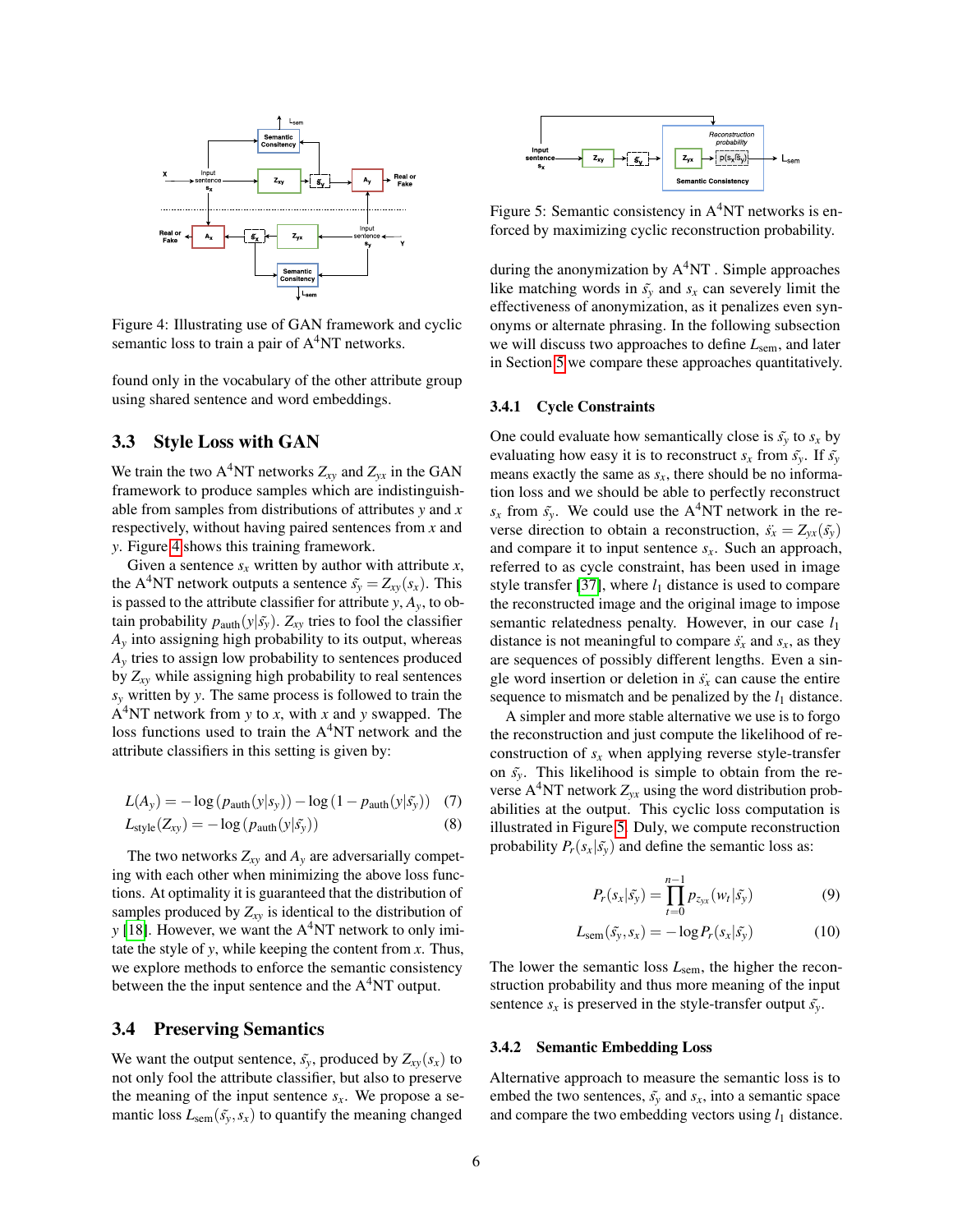The idea is that a semantic embedding method puts similar meaning sentences close to each other in this vector space. This approach is used in many natural language processing tasks, for example in semantic entailment [\[38\]](#page-15-1)

Since we do not have annotations of semantic relatedness on our datasets, it is not possible to train a semantic embedding model but instead we have to rely on pretrained models known to have good transfer learning performance. Several such semantic sentence embeddings are available in the literature [\[38,](#page-15-1) [39\]](#page-15-2). We use the universal sentence embedding model from [\[38\]](#page-15-1), pre-trained on the Stanford natural language inference dataset [\[40\]](#page-15-3).

We embed the two sentences using this semantic embedding model  $F$  and use the  $l_1$  distance to compare the two embeddings and define the semantic loss as:

$$
L_{\text{sem}}(\tilde{s_y}, s_x) = \sum_{\text{dim}} |F(s_x) - F(\tilde{s_y})| \tag{11}
$$

#### <span id="page-6-2"></span>3.5 Smoothness with Language Loss

The A<sup>4</sup>NT network can minimize the style and the semantic losses, while still producing text which is broken and grammatically incorrect. To minimize the style loss the A<sup>4</sup>NT network needs to add words typical of the target attribute style, while minimizing the semantic loss, it needs to retain the semantically relevant words from the input text. However neither of these two losses explicitly enforces correct grammar and word order of  $\tilde{s}$ .

On the other hand, unconditional neural language models are good at producing grammatically correct text. The likelihood of the sentence produced by our A<sup>4</sup>NT model  $\tilde{s}$  under an unconditional language model,  $M_{v}$ , trained on the text by target attribute authors *y*, is a good indicator of the grammatical correctness of  $\tilde{s}$ . The higher the likelihood, the more likely the generated text  $\tilde{s}$  has syntactic properties seen in the real data. Therefore, we add an additional language smoothness loss on  $\tilde{s}$  in order to enforce *Z* to produce syntactically correct text.

$$
L_{\text{lang}}(\tilde{s}) = -\log M_{y}(\tilde{s})\tag{12}
$$

Overall loss function: The  $A<sup>4</sup>NT$  network is trained with a weighted combination of the three losses: style loss, semantic consistency and language smoothing loss.

$$
L_{\text{tot}}(Z_{xy}) = w_{\text{sty}}L_{\text{style}} + w_{\text{sem}}L_{\text{sem}} + w_{l}L_{\text{lang}}
$$
 (13)

We chose the above three weights so that the magnitude of the weighted loss terms are approximately equal at the beginning of training. Model training was not sensitive to exact values of the weights chosen that way.

Implementation details: We implement our model using the Pytorch framework [\[41\]](#page-15-4). The networks are trained by optimizing the loss functions described with stochastic gradient descent using the RMSprop algorithm [\[42\]](#page-15-5). The A<sup>4</sup>NT network is pre-trained as an autoencoder, i.e to reconstruct the input sentence, before being trained with the loss function described in [\(13\)](#page-6-0). During GAN training, the A <sup>4</sup>NT network and the attribute classifiers are trained for one minibatch each alternatively. We will open source our code, models and data at the time of publication.

#### <span id="page-6-1"></span>4 Experimental Setup

We test our A<sup>4</sup>NT network on obfuscation of three different attributes of authors on two different datasets. The three attributes we experiment with include author's age (under 20 vs over 20), gender (male vs female authors), and author identities (setting with two authors).

#### 4.1 Datasets

We use two real world datasets for our experiments: Blog Authorship corpus [\[43\]](#page-15-6) and Political Speech dataset. The datasets are from very different sources with distinct language styles, the first being from mini blogs written by several anonymous authors, and the second from political speeches of two US presidents Barack Obama and Donald Trump. This allows us to show that our approach works well across very different language corpora.

Blog dataset: The blog dataset is a large collection of micro blogs from blogger.com collected by [\[43\]](#page-15-6). The dataset consists of 19,320 "documents" along with annotation of author's age, gender, occupation and star-sign. Each document is a collection of all posts by a single author. We utilize this dataset in two different settings; split by gender (referred to as blog-gender setting) and split by age annotation (blog-age setting). In the blog-age setting, we group the age annotations into two groups, teenagers (age between 13-18) and adults (age between 23-45) to obtain data with binary age labels. Age-groups 19-22 are missing in the original dataset. Since the dataset consists of free form text written while blogging with no proper sentence boundaries markers, we use the Stanford CoreNLP tool to segment the documents into sentences. All numbers are replaced with the NUM token.

<span id="page-6-0"></span>Political speech dataset: To test the limits of how far style imitation based anonymization can help protect author identity, we also test our model on two well known political figures with very different verbal styles. We collected the transcriptions of political speeches of Barack Obama and Donald Trump made available by the The American Presidency Project [\[44\]](#page-15-7). While the two authors talk about similar topics they have highly distinctive styles and vocabularies, making it a challenging dataset for our A<sup>4</sup>NT network. The dataset consists of 372 speeches, with about 65,000 sentences in total as shown in Table [I.](#page-7-0)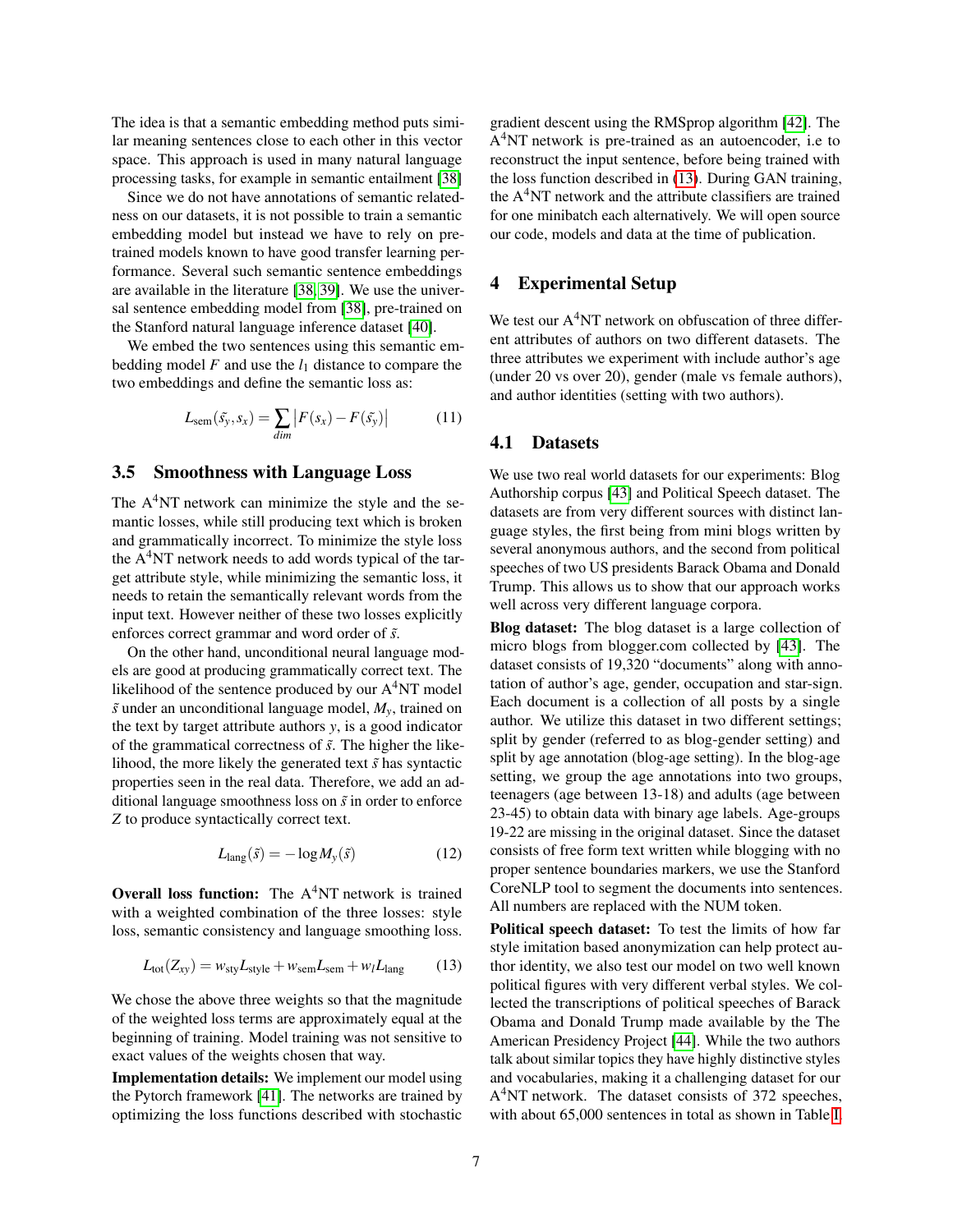<span id="page-7-0"></span>

| <b>Dataset</b><br><b>Attributes</b> |             | # Documents | # Sentences | # Vocabulary |  |
|-------------------------------------|-------------|-------------|-------------|--------------|--|
| Speech                              | Identity    | 372         | 65k         | 5.6k         |  |
| Blog                                | Age, Gender | 19320       | 3.38 Mil    | 22k          |  |

Table I: Comparing statistics of the two datasets.

We treat each speech as a separate document when evaluating the classification results on document-level. This dataset contains a significant amount of references to named entities like people, organizations, etc. To avoid that both attribute classifiers and the style transfer model rely on these references to specific people, we use the Stanford Named Entity Recognizer tool [\[45\]](#page-15-8) to identify and replace these entities with entity labels.

The comparison of the two datasets can be found in Table [I.](#page-7-0) The blog dataset is much larger and therefore we run most of our evaluation on it. Using these two datasets, we evaluate our model in three different attribute obfuscation settings, namely age (blog-age), gender (blog-gender) and identity obfuscation (speech dataset). Detailed analysis of our model presented in Section [5.2](#page-10-0) is done on the validation split of the blog dataset, in the blog-age setting, containing 2,799 documents and 518,268 sentences.

#### 4.2 Evaluation Methods

We evaluate our models w.r.t. two different aspects: (a) *Privacy effectiveness*, to measure how well the  $A<sup>4</sup>NT$  network can fool the attribute classifiers and (b) *Semantic similarity*, quantifying how much of the input sentence semantics is preserved after style transfer.

To quantify privacy effectiveness we compare the F1 score of the attribute classifiers on the original data and the generated text. To mimic a real-world setting where we will not have access to the parameters of the attribute-classifier used by the adversary to train our A<sup>4</sup>NT network, we test it against attribute classifiers which have been separately trained on real data.

The F1-score for the attribute classifiers is defined as:

$$
F1 = 2 * \frac{\text{precision} * \text{recall}}{\text{precision} + \text{recall}} \tag{14}
$$

With successful style transfer, the attribute classifier will mis-classify generated text and the F1-scores will drop. We consider the obfuscation to be successful if the F1 score drops below that of a a random guessing classifier. Note that since the datasets are not perfectly balanced w.r.t the binary attributes, the F1-score for random classifier is not 0.5. The expected document-level F1-scores of random guessing are 0.54 for the blog-age setting, 0.5 for the blog-gender setting, and 0.61 for the speech data.

To quantify semantic similarity, we use the Meteor [\[46\]](#page-15-9) metric. It is used in machine translation and image captioning to evaluate the similarity of the candidate text using a reference text. Meteor compares the candidate text to one or more references by matching n-grams, allowing for soft matches using synonym and paraphrase tables. We use the Meteor score between the generated and input text as the measure of semantic similarity.

However, the automatic evaluation for semantic similarity is not perfectly correlated with human judgments, especially with few reference sentences.To address this, we additionally conduct a human evaluation study on a subset of the test data of 745 sentences. We ask human annotators on Amazon Mechanical Turk to judge the semantic similarity of the generated text from our models. No other information was collected from the annotators, thereby keeping them anonymous. The annotators were compensated for their work through AMT system. We manually screened the text shown to the annotators to make sure there was no obvious offensive content in them.

#### <span id="page-7-2"></span>4.3 Baselines

We use the two baseline methods below to compare our model with. Both chosen baselines are automatic obfuscation methods not relying on hand-crafted rules.

Autoencoder We train our A <sup>4</sup>NT network *Z* as an autoencoder, where it takes as input  $s_x$  and tries to reproduce it from the encoding. The autoencoder is trained similar to a standard neural language model with cross entropy loss. We train two such auto-encoders  $Z_{xx}$  and  $Z_{yy}$  for the two attributes. Now simple style transfer can be achieved from *x* to *y* by feeding the sentence  $s<sub>x</sub>$  to the autoencoder of the other attribute class  $Z_{yy}$ . Since  $Z_{yy}$  is trained to output text in the *y* domain, the sentence  $Z_{yy}(s_x)$  tends to look similar to sentences in *y*. This model sets the baseline for style transfer that can be achieved without cross domain training using GANs, with the same network architecture and the same number of parameters.

Google machine translation: A simple and accessible approach to change writing style of a piece of text without hand designed rules is to use generic machine translation software. The input text is translated from a source language to multiple intermediate languages and finally translating back to the source language. The hope is that through this round-trip the style of the text has changed, with the meaning preserved. This approach was used in the PAN authorship obfuscation challenge recently [\[16\]](#page-13-14).

We use the Google machine translation service<sup>[1](#page-7-1)</sup> to perform round-trip translation on our input sentences. We have tried a varying number of intermediate languages, results of which will be discussed in Section [5](#page-8-1) Since Google limits api-calls and imposes character limits on manual translation, we use this baseline only on the subset of 745 sentences from the test set for human evaluation.

<span id="page-7-1"></span><sup>1</sup>https://translate.google.com/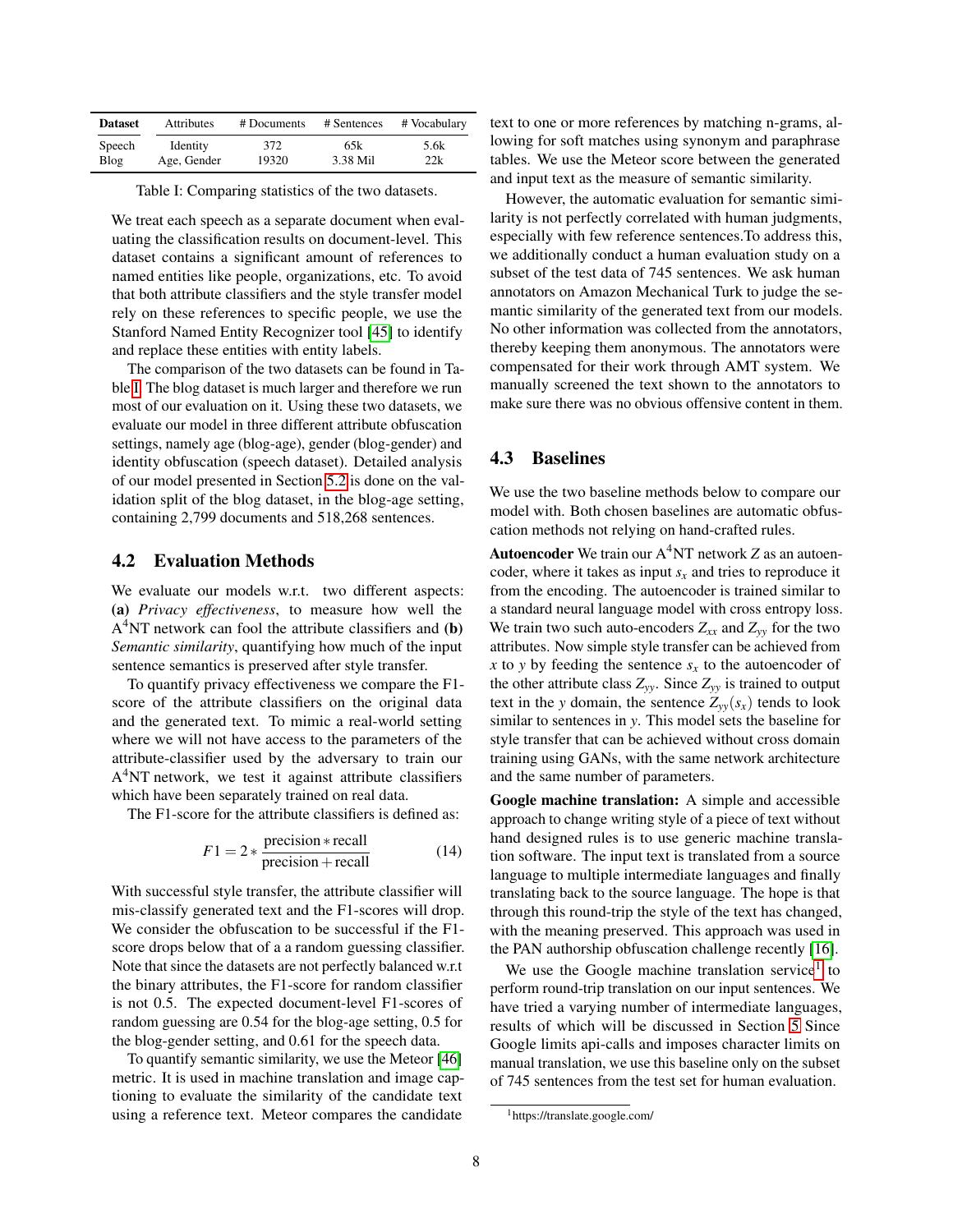<span id="page-8-2"></span>

| <b>Setting</b> |          | <b>Training Set</b> | Validation Set |          |  |
|----------------|----------|---------------------|----------------|----------|--|
|                | Sentence | Document            | Sentence       | Document |  |
| Speechdata     | 0.84     | 1.00                | 0.68           | 1.00     |  |
| Blog-age       | 0.76     | 0.92                | 0.74           | 0.88     |  |
| Blog-gender    | 0.64     | 0.93                | 0.52           | 0.75     |  |

Table II: F1-scores of the attribute classifiers. All of them do well and better than the document-level random chance (0.62 for speech), (0.53 for age), and (0.50 for gender).

## <span id="page-8-1"></span>5 Experimental Results

We test our model on the three settings discussed in section [4](#page-6-1) with the goal to understand if the proposed A<sup>4</sup>NT network can fool the attribute classifiers to protect the anonymity of the author attributes. Through quantitative evaluation done in Section [5.1,](#page-8-0) we show that this is indeed the case: our A <sup>4</sup>NT network learns to fool the attribute classifiers across all three settings. We compare the two semantic loss functions presented in Section [3.4](#page-5-0) and show that the proposed reconstruction likelihood loss does better than pre-trained semantic encoding.

However, this privacy gain comes with a trade-off. The semantics of the input text is sometimes altered. In Section [5.2,](#page-10-0) using qualitative examples, we analyze the failure modes of our system and identify limits up to which style-transfer can help preserve anonymity.

We use three variants of our model in the following study. The first model uses the semantic encoding loss described in Section [3.4.2](#page-5-3) and is referred to as *FBsem*. The second uses the reconstruction likelihood loss discussed in Section [3.4.1](#page-5-4) instead, and is denoted by *CycML*. Finally, *CycML+Lang* uses both cyclic maximum likelihood and the language smoothing loss described in Section [3.5.](#page-6-2)

## <span id="page-8-0"></span>5.1 Quantitative Evaluation

Before analyzing the performance of our  $A<sup>4</sup>NT$  network, we evaluate the attribute classifiers on the three settings we use. For this, we train the attribute classifier model in Section [3.1](#page-3-1) on all three settings. Table [II](#page-8-2) shows the F1-scores of the attribute classifiers on the training and the validation splits of the blog and the speech datasets. Document-level scores are obtained from accumulating the class log-probability scores on each sentence in a document before picking the maximum scoring class as the output label. We also tried hard voting to accumulate sentence level decisions, and observed that the hard voting results follow the same trend across datasets and splits.

On the smaller political speech dataset, the attribute classifier is able to easily discriminate between the two authors, Barack Obama and Donald Trump, achieving perfect F1-score of 1.0 on both the training and the validation splits. The model also performs well on the age-group classification, achieving F1-score of 0.88 on the validation set at the document-level. Gender classification turns out to be the hardest to generalize, with a significant drop in F1-score on the validation set compared to the training set (down to 0.75 from 0.93). In all three tasks, the performance on sentence-level is worse than on document-level classification. Document-level classification also generalizes better with less difference between training and validation set F1-scores in Table [II.](#page-8-2) Henceforth, we will use document-level F1-score as our primary metric when evaluating the effectiveness of  $A<sup>4</sup>NT$  networks.

## 5.1.1 Quantifying Privacy Gains from  $A<sup>4</sup>NT$

We evaluate the performance of our  $A<sup>4</sup>NT$  network using the attribute classifiers presented in the previous section. To obfuscate the authorship of a document, the A<sup>4</sup>NT network is run on every sentence in a document to transfer style from the true attribute to the target one. For example, to mask age of a teenager written document we use the A <sup>4</sup>NT network *ZTeen*−*Adult*. Style-transferred document is input to the attribute classifier of the source attribute and F1-score of this classifier is computed. This measures the privacy effectiveness of the style transfer. Meteor score is computed between the source sentence and the  $A<sup>4</sup>NT$  output, to measure the semantic similarity.

Table [III](#page-9-0) shows these results in the three settings. On the small speech dataset all methods, including the autoencoder baseline described in Section [4.3,](#page-7-2) successfully fool the attribute classifier. They all obtain F1-scores below the chance-level, with our  $A<sup>4</sup>NT$  networks doing better. However the meteor scores of all models is significantly lower than in the blog dataset, indicating significant amount of semantic loss in the process of anonymization.

On the larger blog dataset, the autoencoder baseline fails to fool the attribute classifier, with only a small drop in F1-score of 0.03 (from 0.88 to 0.85) in case of age and 0.14 in case of gender (from 0.75 to 0.61) Our  $A<sup>4</sup>NT$  models however do much better, with all of them being able to drop the F1-score below the random chance.

The *FBsem* model using semantic encoder loss achieves the largest privacy gain, by decreasing the F1 scores from 0.88 to 0.08 in case of age and from 0.75 to 0.39 in case of gender. This model however suffers from poor meteor scores, indicating the sentences produced after the style transfer are no longer similar to the input.

The model using reconstruction likelihood to enforce semantic consistency, *CycML*, fares much better in meteor metric in both age and gender style transfer. It is still able to fool the classifier, albeit with smaller drops in F1-scores (still below random chance). Finally, with addition of the language smoothing loss (*CycML+Lang*), we see a further improvement in meteor in the blog-age setting, while the performance remains similar to *CycML* on blog-gender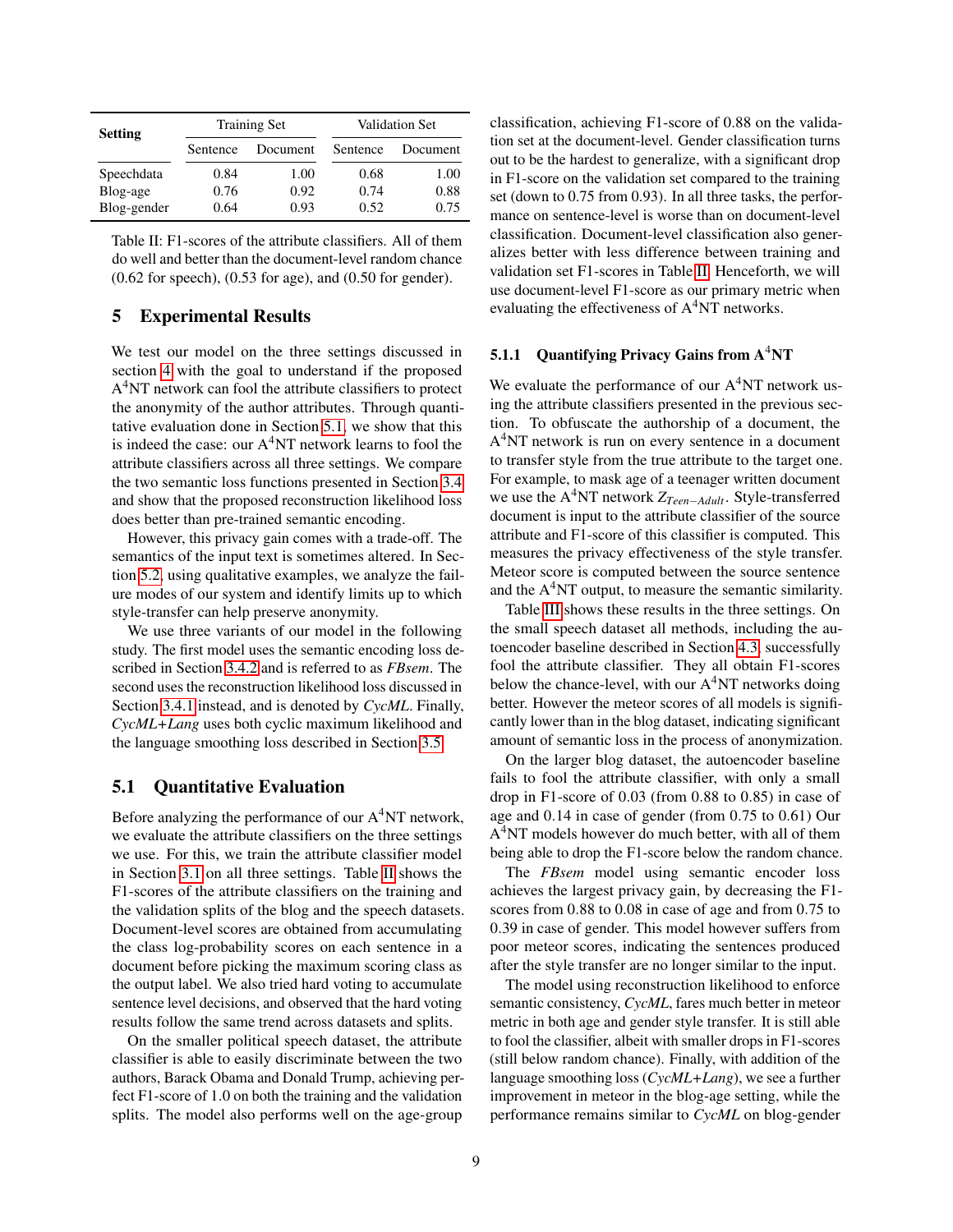<span id="page-9-0"></span>

| <b>Model</b>      | Blog-age data |        | Blog-gender data |         |        | Speech dataset |         |        |        |
|-------------------|---------------|--------|------------------|---------|--------|----------------|---------|--------|--------|
|                   | Sent F1       | Doc F1 | Meteor           | Sent F1 | Doc F1 | Meteor         | Sent F1 | Doc F1 | Meteor |
| Random classifier | 0.54          | 0.54   |                  | 0.53    | 0.5    | -              | 0.60    | 0.61   |        |
| Original text     | 0.74          | 0.88   | 1.0              | 0.68    | 0.75   | 1.0            | 0.68    | 1.00   | 1.0    |
| Autoencoder       | 0.69          | 0.85   | 0.77             | 0.49    | 0.61   | 0.78           | 0.26    | 0.12   | 0.32   |
| $A4NT$ FBsem      | 0.43          | 0.08   | 0.40             | 0.45    | 0.39   | 0.53           | 0.12    | 0.00   | 0.28   |
| $A^4$ NT CycML    | 0.49          | 0.20   | 0.57             | 0.41    | 0.44   | 0.79           | 0.11    | 0.00   | 0.29   |
| $A4NT CycML+Lang$ | 0.54          | 0.32   | 0.69             | 0.44    | 0.39   | 0.79           | 0.12    | 0.00   | 0.29   |

Table III: Performance of the style transfer anonymization in fooling the classifiers, across the three settings. F1 (lower is better) and Meteor (higher is better). F1-scores below chance levels are shown in italics.

setting and the speech dataset. However, the language smoothing model *CycML+Lang* fares better in human evaluation discussed in Section [5.1.2](#page-9-1) and also produces better qualitative samples as will be seen in Section [5.2.](#page-10-0)

Generalization to other classifiers: An important question to answer if  $A<sup>4</sup>NT$  is to be applied to protect the privacy of author attributes, is how well it performs against unseen NLP based adversaries ? To test this we trained ten different attribute classifiers networks on the blog-age setting. These networks vary in architectures (LSTM, CNN and LSTM+CNN) and hyper-parameters (number of layers and number of units), but all of them achieve good performance in predicting the age attribute. The networks were chosen to reflect real-world architecture choices used for text classification. Results from evaluating the text generated by the  $A<sup>4</sup>NT$  networks using these "holdout" classifiers are shown in Table [IV.](#page-9-2) The column "mean" shows the mean performance of the ten classifiers and "max" shows the score of best performing classifier

Holdout classifiers have good performance on the original text, achieving mean 0.85 document-level F1-score. Table [IV](#page-9-2) shows that all three A<sup>4</sup>NT networks generalize well and are able to drop the document F1-score of the holdout classifiers to the random chance level (0.54 for age dataset). They perform slightly worse than on the seen LSTM classifier, but are able to significantly drop the performance of all the holdout classifiers (mean F1 score drops from 0.85 to 0.53 or below). This is a strong empirical evidence that the transformations applied by the A<sup>4</sup>NT networks are not specific to the classifier they are trained with, but can also generalize to other adversaries.

We conclude that the proposed  $A<sup>4</sup>NT$  networks are able to fool the attribute classifiers on all three tested tasks and also show generalization ability to fool classifier architectures not seen during training.

**Different operating points :** Our  $A<sup>4</sup>NT$  model offers the ability to obtain multiple different style-transfer outputs by simply sampling from the models distribution. This is useful as different text samples might have different levels of semantic similarity and privacy effectiveness.

<span id="page-9-2"></span>

| Model                        | Seen         | <b>Holdout Classifiers</b> |              |  |
|------------------------------|--------------|----------------------------|--------------|--|
|                              | Classifier   | Mean                       | Max          |  |
| Original text<br>Autoencoder | 0.88<br>0.85 | 0.85<br>0.83               | 0.87<br>0.84 |  |
| $A4NT$ FBsem                 | 0.08         | 0.19                       | 0.31         |  |
| $A4NT$ CycML                 | 0.20         | 0.41                       | 0.58         |  |
| $A4NT CycML+Lang$            | 0.32         | 0.53                       | 0.62         |  |

<span id="page-9-3"></span>Table IV: A<sup>4</sup>NT anonymization fooling unseen classifiers, on blogdata (age). Columns are doc-level F1 score.



Figure 6: Operating points of  $A<sup>4</sup>NT$  models on test set.

Having multiple samples allows users to choose the level of semantic similarity vs privacy trade-off they prefer.

We illustrate this in Figure [6.](#page-9-3) Here five samples are obtained from each A <sup>4</sup>NT model for each sentence in the test set. By choosing the sentence with minimum, maximum or random meteor scores, we can obtain a trade-off between semantic similarity and privacy. We see that while the *FBsem* model offers limited variability, *CycML+LangLoss* offers a wide range of choices of operating points. All operating points of *CycML+LangLoss* achieve better meteor score than 0.5, which indicates this model preserves the semantic similarity well.

#### <span id="page-9-1"></span>5.1.2 Human Judgments for Semantic Consistency

In machine translation and image captioning literature, it is well known that automatic semantic similarity eval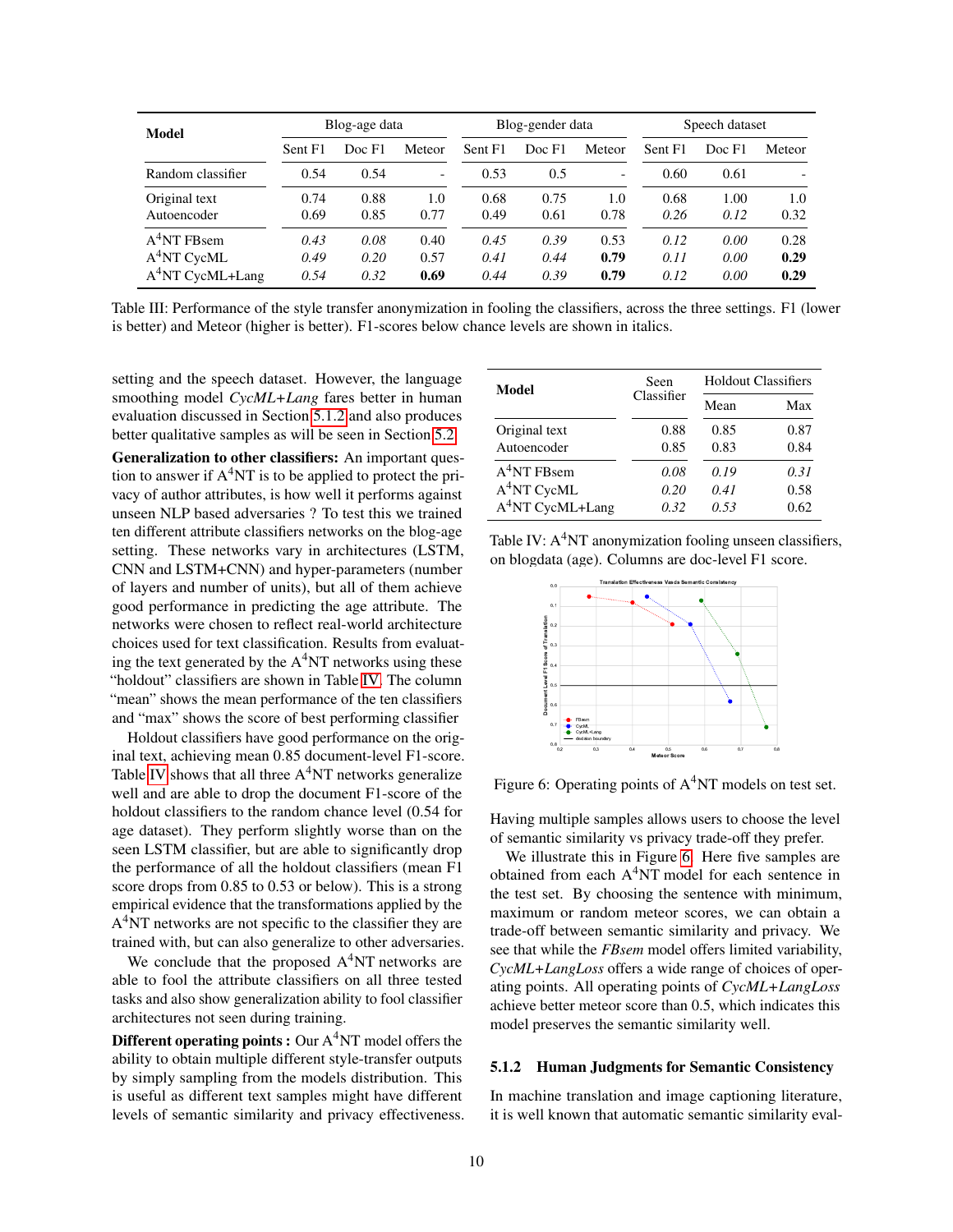uation metrics like meteor are only reliable to a certain extent. Evaluation from human judges is still the goldstandard with which models can be reliably compared.

Accordingly, we conduct human evaluations to judge the semantic similarity preserved by our A<sup>4</sup>NT networks. The evaluations were conducted on a subset of 745 random sentences from the test split of the blog-age dataset. First, output from different A<sup>4</sup>NT models is obtained for the 745 test sentences. If any model generates identical sentences to the input, this model is ranked first automatically without human evaluation. Note that, in some cases, multiple models can achieve rank-1, when they all produce identical outputs. The cases without any identical sentences to the input are evaluated using human annotators on Amazon Mechanical Turk (AMT). An annotator is shown one input sentence and multiple style-transfer outputs and is asked to pick the output sentence which is closest in meaning to the input sentence. Three unique annotators are shown each test sample and majority voting is used to determine the model which ranks first. Cases with no majority from human evaluators are excluded.

The main goal of the study is to identify which of the three A<sup>4</sup>NT networks performs best in terms of semantic similarity according to human judges. We also compare the best of our three systems to the baseline model based on Google machine translation, discussed in Section [4.3.](#page-7-2)

For the machine translation baseline, we obtain styletransferred texts from four different language round-trips. We started with English $\rightarrow$ German $\rightarrow$ French $\rightarrow$ English, and obtained three more versions with incrementally adding Spanish, Finnish and finally Armenian languages into the chain before the translation back to English.

To pick the operating points for the human evaluation study, we compare the performance of these four machine translation baselines and our three models on the human-evaluation test set in Figure [7.](#page-11-0) Note that here we show sentence-level F1 score on the y-axis as the human-evaluation test set is too small for document-level evaluation. We see that none of the Google machine translation baselines are able to fool the attribute classifiers. The model with 5-hop translation achieves best (lowest) F1-score of 0.81 which is only slightly less than the input data F1-score of 0.9. This model also achieves significantly worse meteor score than any of our  $A<sup>4</sup>NT$  models.

We conduct human evaluation for our style-transfer models on two operating points of 0.5 F1-score and 0.66 F1-scores, to obtain human judgments at two different levels of privacy effectiveness as shown in Table [V.](#page-11-0) We see that the model *CycML+Lang* outperforms the other two models at both operating points. *CycML+Lang* wins 50.74% of the time (ignoring ties) at operating point 0.5 and 57.87% of the time at operating point 0.66. These results combined with quantitative evaluation discussed in Section [5.1](#page-8-0) confirm that the cyclic ML loss combined with the language model loss gives the best trade-off between semantic similarity and privacy effectiveness.

Finally, we conduct human evaluation between the *CycML+Lang* model operating at 0.79 and the Google machine translation baseline with 3 hops. The operating point is chosen so that the two models are closest to each other in privacy effectiveness and meteor score. Results in Table [VI](#page-11-0) show that our model wins over the GoogleMT baseline by approximately 16% (59.46% vs 43.76% rank1) on semantic similarity as per human judges, while still having better privacy effectiveness. This is largely because our A<sup>4</sup>NT model learns not to change the input text if it is already ambiguous for the attribute classifier, and only makes changes when necessary. In contrast, changes made by GoogleMT round trip are not optimized towards maximizing privacy gain, and can change the input text even when no change is needed.

#### <span id="page-10-0"></span>5.2 Qualitative Analysis

In this section we analyze some qualitative examples of anonymized text produced by our A<sup>4</sup>NT model and try to identify strengths and weaknesses of this approach. Then we analyze the performance of the A<sup>4</sup>NT network on different levels of input difficulty. We use the attribute classifiers' score as a proxy measure of the input text difficulty. If the text is confidently correctly classified (with classification score of 1.0) by the attribute classifier, then the  $A<sup>4</sup>NT$  network has to make significant changes to fool the classifier. If it is already misclassified, the styletransfer network should ideally not make any changes.

#### 5.2.1 Examples of Style Transfer for anonymization

Table [VII](#page-12-0) shows the results of our A <sup>4</sup>NT model *CycML+Lang* applied to some example sentences in the blog-age setting. Style transfer in both directions, teenager to adult and adult to teenager, is shown along with the corresponding source attribute classifier scores. The examples illustrate some of the common changes made by the model and are grouped into three categories for analysis (# column in Table [VII\)](#page-12-0).

# 1. Using synonyms: The  $A<sup>4</sup>NT$  network often uses synonyms to change the style to target attribute. This is seen in style transfers in both directions, teen to adult and adult to teen in category # 1 samples in Table [VII.](#page-12-0) We can see the model replacing "yeh" with "ooh", "would" with "will", "..." with "," and so on when going from teen to adult, and replacing "funnily enough" with "haha besides", "work out" with "go out" and so on when changing from adult to teen. We can also see that the changes are not static, but depend on the context. For example "yeh" is replaced with "alas" in one instance and with "ooh" in another. These changes do not alter the meaning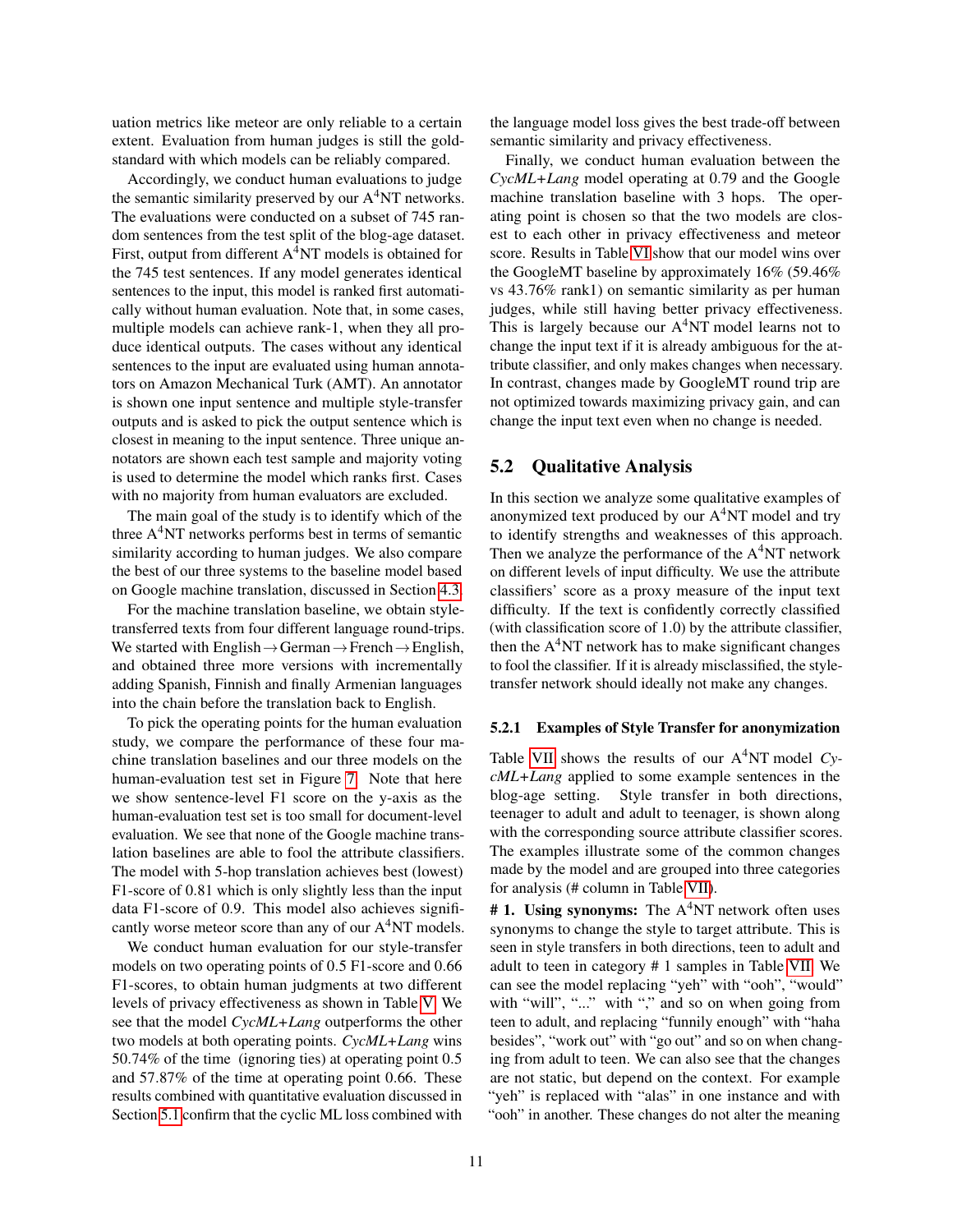<span id="page-11-0"></span>

Figure 7: Privacy and semantic consistency of A <sup>4</sup>NT and the Google MT baseline on the human eval test set

of the sentence too much, but fool the attribute classifiers thereby providing privacy to the author attribute.

# 2. Replacing slang words: When changing from teen to adult,  $A<sup>4</sup>NT$  often replaces the slang words or incorrectly spelled words with standard English words, as seen in category #2 in Table [VII.](#page-12-0) For example, replacing "wad" (what) with "definitely", "wadeva" with "perhaps" and "nuthing" with "ofcourse". The opposite effect is seen when going from adult to teenager, with addition of "diz" (this) and replacing of "think" with "relized" (realized). These changes are learned entirely from the data, and would be very hard to encode explicitly in a rule-based system due to the variety in slangs and spelling mistakes.

**#3. Semantic changes:** One failure mode of  $A<sup>4</sup>NT$  is when the input sentence has semantic content which is significantly more biased to the author's class. These examples are shown in category #3 in Table [VII.](#page-12-0) For example, when an adult author mentions his "wife", the A<sup>4</sup>NT network replaces it with "crush", altering the meaning of the input sentence. Some common entity pairs where this behavior is seen are with (*school*↔*work*),  $(class \leftrightarrow of \text{fice})$ ,  $(dad \leftrightarrow \text{husband})$ ,  $(mum \leftrightarrow \text{wife})$ , and so on. Arguably, in such cases, there is no obvious solution to mask the identity of the author without altering these obviously biased content words.

On the smaller speech dataset however, the changes made by the  $A<sup>4</sup>NT$  model alter the semantics of the sentences in some cases. Few example style transfers from Obama to Trump's style are shown in Table [VIII.](#page-12-1) We see that A<sup>4</sup>NT inserts hyperbole ("better than anybody", "horrible horrible", "crooked"), references to "media" and "system", all salient features of Trump's style. We see that the style-transfer here is quite successful, sufficient to completely fool the identity classifier as was seen in Table [III.](#page-9-0) However, and somewhat expectedly, the semantics of the input sentence is generally lost. A possible cause is that the attribute classifier is too strong on this data, owing to the small dataset size and the highly distinctive styles of the two authors, and to fool them the A <sup>4</sup>NT network learns to make drastic changes to the input text.

| <b>Operating Point</b> |       |       | FBsem CycML CycML + Lang |
|------------------------|-------|-------|--------------------------|
| 0.66                   | 32.02 | 39.75 | 57.87                    |
| 0.5                    | 15.03 | 31.68 | 50.74                    |

Table V: Human evaluation to judge semantic similarity. Three variants of our model are compared. Numbers show the % times the model ranked first. Can add to more than 100% as multiple models can have rank-1.

| Comparison      | $A^4NT$ CycML + Lang | GoogleMT |  |
|-----------------|----------------------|----------|--|
| Operating point | 0.79                 | 0.85     |  |
| $%$ Rank 1      | 59.46                | 43.76    |  |

Table VI: Human evaluation of our best model and the Google MT baseline.

#### 5.2.2 Performance Across Input Difficulty

Figure [8](#page-11-1) compares the attribute classifier score on the input sentence and the A<sup>4</sup>NT output. Ideally we want all the $A<sup>4</sup>NT$  outputs to score below the decision boundary, while also not increasing the classifier score compared to input text. This "ideal score" is shown as grey solid line. We see that for the most part all three  $A<sup>4</sup>NT$  models are below or close to this ideal line. As the input text gets more difficult (increasing attribute classifier score), the *CycML* and *CycML+Lang* slightly cross above the ideal line, but still provide significant improvement over the input text (drop in classifier score of about  $\sim$  0.45).

<span id="page-11-1"></span>

Figure 8: Output Privacy vs Privacy on Input.

Figure 9: Meteor score plotted against input difficulty.

<span id="page-11-2"></span>

Figure 10: Histogram of privacy gain (left side) is shown alongside comparison of meteor score vs privacy gains.

Now, we analyze how much of input semantics is preserved with increasing difficulty. Figure [9](#page-11-1) plots the meteor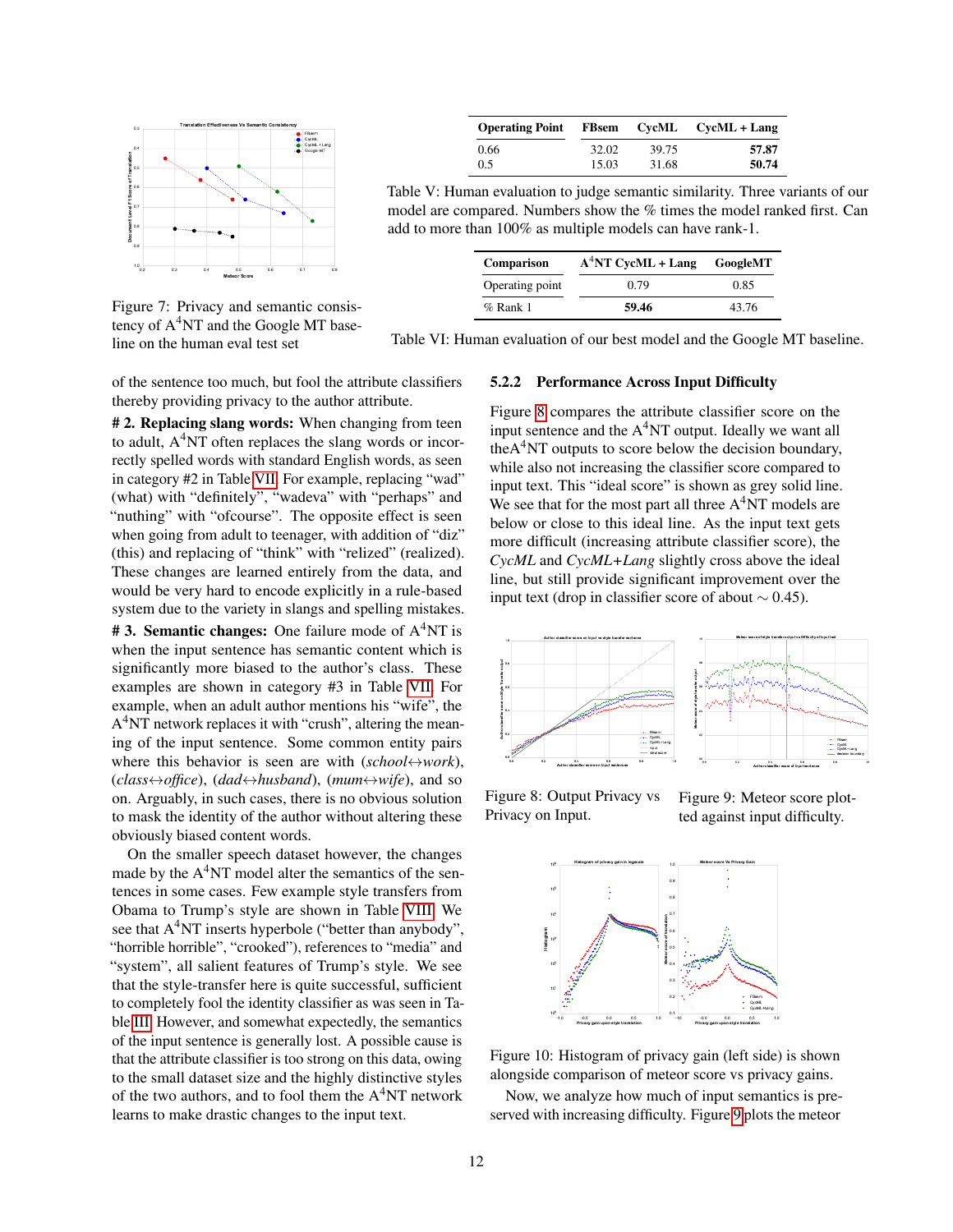<span id="page-12-0"></span>

| # | <b>Input: Teen</b>                                               | A(x) | <b>Output: Adult</b>                                               | A(x) |
|---|------------------------------------------------------------------|------|--------------------------------------------------------------------|------|
|   | 1 and yeh it's raining lots now                                  | 0.97 | and ooh it's raining lots now                                      | 0.23 |
|   | 1 yeahh i never let anyone really know how i'm feeling.          | 0.94 | anyhow, i never let anyone really know how i'm feeling.            | 0.24 |
|   | 1 yeh, it's just goin ok here too!                               | 0.95 | alas, it's just goin ok here too!                                  | 0.30 |
|   | 1 would i go so far to say that i love her?                      | 0.52 | will i go so far to say that i love her?                           | 0.36 |
|   | wad a nice day spend almost the whole afternoon doing work! 0.99 |      | definitely a nice day spend almost the whole afternoon doing work! | 0.19 |
|   | wadeva told u secrets wad did u do?                              | 0.98 | perhaps told u secrets why did u do?                               | 0.49 |
|   | 2 i don't know y i even went into dis relationship               | 0.92 | i don't know why i even went into another relationship.            | 0.33 |
|   | 2 i have nuthing else to say about this horrid day.              | 0.79 | i have of course else to say about this accountable day.           | 0.08 |
|   | 3 after school i got my hair cut so it looks nice again.         | 1.0  | after all i have my hair cut so it looks nice again.               | 0.42 |
|   | 3 i had an interesting day at skool.                             | 0.97 | i had an interesting day at wedding.                               | 0.05 |
|   | # Input: Adult                                                   | A(x) | <b>Output: Teen</b>                                                | A(x) |
|   | 1 funnily enough, i do n't care all that much.                   | 0.58 | haha besides, i do n't care all that much.                         | 0.05 |
|   | 1 i may go to san francisco state, or i may go back.             | 0.54 | i shall go to san francisco state, or i may go back.               | 0.09 |
|   | 1 i wonder if they 'll work out hard to say.                     | 0.52 | i wonder if they 'll go out hard to say.                           | 0.39 |
|   | 2 one is to mix my exercise order a bit more.                    | 0.97 | one is to mix my diz exercise order a bit more.                    | 0.08 |
|   | 2 ok, think i really will go to bed now.                         | 0.79 | ok, relized i really will go to bed now.                           | 0.08 |
|   | 3 my first day going out to see clients after vacation.          | 0.98 | my first day going out to see some1 after vacation.                | 0.04 |
|   | 3 i'd tell my wife how much i love her every time i saw her.     | 0.96 | i'd tell my crush how much i love her every time i saw her.        | 0.06 |
|   | 3 i do believe all you need is love.                             | 0.58 | i dont think all you need is love.                                 | 0.11 |

Table VII: Qualitative examples of anonymization through style transfer in the blog-age setting. Style transfer in both direction is shown along with the attribute classifier score of the source attribute.

<span id="page-12-1"></span>

| Input: Obama                                      | <b>Output: Trump</b>                                                     |
|---------------------------------------------------|--------------------------------------------------------------------------|
|                                                   | we can do this because we are MISC. we will do that because we are MISC. |
| we can do better than that.                       | we will do that better than anybody.                                     |
| it's not about reverend PERSON.                   | it's not about crooked PERSON.                                           |
| but i'm going to need your help.                  | but i'm going to fight for your<br>country.                              |
| so that's my vision.                              | so that's my opinion.                                                    |
| their situation is getting worse.                 | their media is getting worse.                                            |
| i'm kind of the term PERSON<br>because i do care. | i'm tired of the system of PERSON<br>PERSON because they don't care.     |
| that's what we need to change.                    | that's what she wanted to change.                                        |
| that's how our democracy works.                   | that's how our horrible horrible<br>trade deals.                         |

Table VIII: Qualitative examples of style transfer on the speech dataset from Obama to Trump's style

score of the A<sup>4</sup>NT output against the difficulty of input text. We see that the meteor is high for sentences already across the decision boundary. These are easy cases, where the  $A<sup>4</sup>NT$  networks need not intervene. As the input gets more difficult, the meteor score of the  $A<sup>4</sup>NT$  output drops, as the network needs to do more changes to be able to fool the attribute classifier. The *CycML+Lang* model fares better than the other two models, with consistently higher meteor across the difficulty spectrum.

Figure [10](#page-11-2) shows the histogram of privacy gain across

the test set. Privacy gain is the difference between the attribute classifier score on the input and the  $A<sup>4</sup>NT$  network output. We see that majority of transformations by the A<sup>4</sup>NT networks leads to positive privacy gains, with only a small fraction leading to negative privacy gains. This is promising given that this histogram is over all the 500k sentences in the test set. Meteor score plotted against privacy gain shown in Figure [10,](#page-11-2) again confirms that large privacy gains comes with a trade-off of loss in semantics.

# 6 Conclusions

We presented a novel fully automatic method for protecting privacy sensitive attributes of an author against NLP based attackers. Our solution, the A<sup>4</sup>NT network, is developed using a novel application of adversarial training to machine translation networks to learn to protect private attributes. The A<sup>4</sup>NT network achieves this by learning to perform style-transfer without paired data.

A<sup>4</sup>NT offers a new data driven approach to authorship obfuscation. The flexibility of this end-to-end trainable model means it can adapt to new attack methods and datasets. Experiments on three different attributes namely age, gender and identity, showed that the A<sup>4</sup>NT network is able to effectively fool the attribute classifiers in all the three settings. We also show that the  $A<sup>4</sup>NT$  network also performs well against multiple unseen classifier ar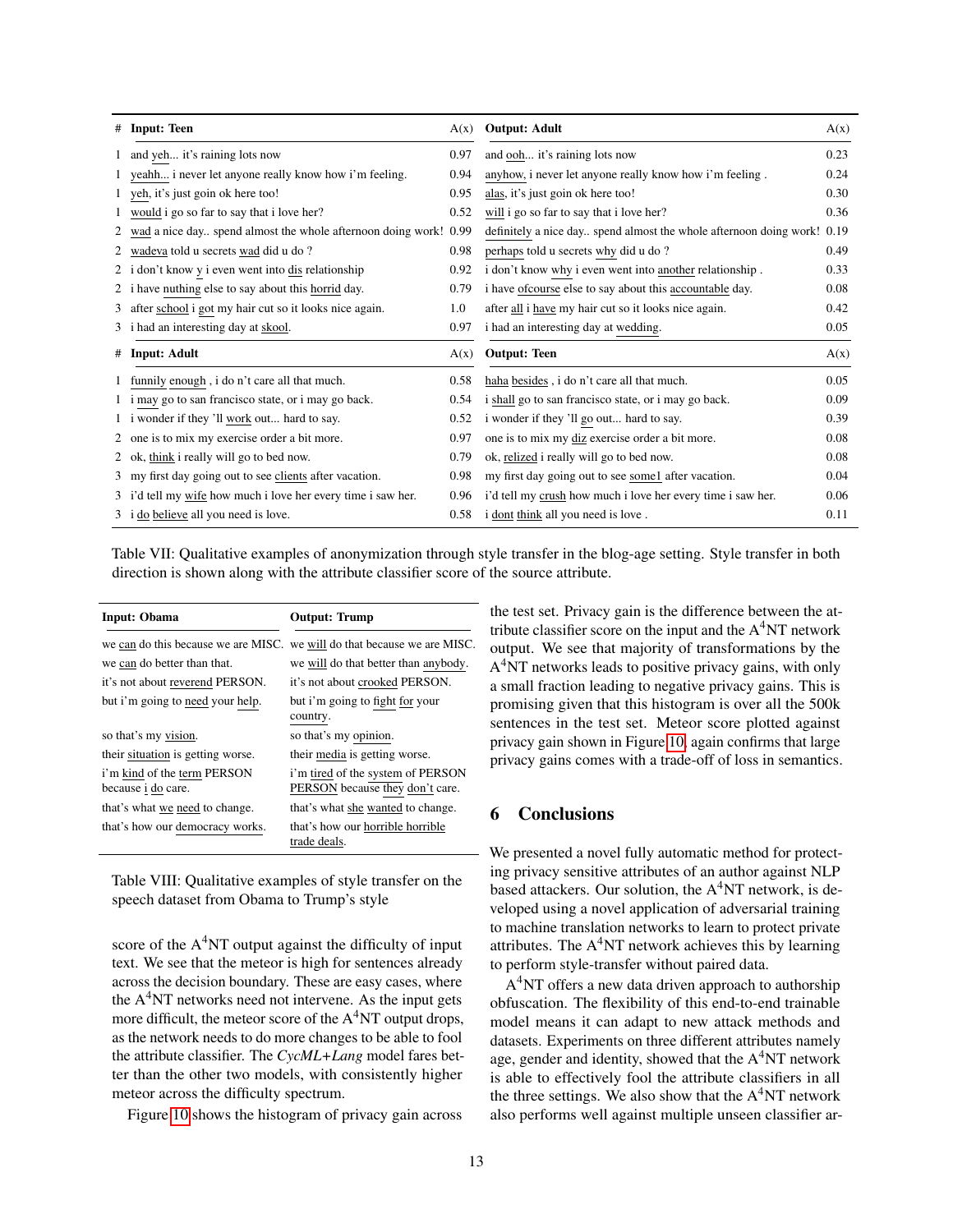chitectures. This strong empirical evidence suggests that the method is likely to be effective against previously unknown NLP adversaries.

We developed a novel solution to preserve the meaning of input text using likelihood of reconstruction. Semantic similarity (quantified by meteor score) of the A<sup>4</sup>NT network remains high for easier sentences, which do not contain obvious give-away words (school, work, husband etc.), but is lower on difficult sentences indicating the network effectively learns to identify and apply the right magnitude of change. The  $A<sup>4</sup>NT$  network can be operated at different points on the privacy-effectiveness and semantic-similarity trade-off curve, and thus offers flexibility to the user. The experiments on the political speech data show the limits to which style transfer based approach can be used to hide attributes. On this challenging data with very distinct styles by the two authors, our method effectively fools the identity classifier but achieves this by altering the semantics of the input text.

In future work we would like to explore generator architectures to extend  $A<sup>4</sup>NT$  framework to structured data like code, to protect against code stylometric attacks.

## Acknowledgment

This research was supported in part by the German Research Foundation (DFG CRC 1223). We would also like to thank Yang Zhang, Ben Stock and Sven Bugiel for helpful feedback.

#### References

- <span id="page-13-0"></span>[1] P. Juola *et al.*, "Authorship attribution," *Foundations and Trends® in Information Retrieval*, vol. 1, no. 3, pp. 233–334, 2008.
- <span id="page-13-15"></span>[2] E. Stamatatos, "A survey of modern authorship attribution methods," *Journal of the Association for Information Science and Technology*, vol. 60, no. 3, pp. 538–556, 2009.
- <span id="page-13-1"></span>[3] S. Ruder, P. Ghaffari, and J. G. Breslin, "Characterlevel and multi-channel convolutional neural networks for large-scale authorship attribution," *arXiv preprint arXiv:1609.06686*, 2016.
- <span id="page-13-2"></span>[4] S. Argamon, M. Koppel, J. W. Pennebaker, and J. Schler, "Automatically profiling the author of an anonymous text," *Communications of the ACM*, vol. 52, no. 2, pp. 119–123, 2009.
- <span id="page-13-3"></span>[5] R. Overdorf and R. Greenstadt, "Blogs, twitter feeds, and reddit comments: Cross-domain authorship attribution," *Proceedings on Privacy Enhancing Technologies*, vol. 2016, no. 3, pp. 155–171, 2016.
- <span id="page-13-4"></span>[6] A. Narayanan, H. Paskov, N. Z. Gong, J. Bethencourt, E. Stefanov, E. C. R. Shin, and D. Song, "On the feasibility of internet-scale author identification," in *Security and Privacy (SP), 2012 IEEE Symposium on*. IEEE, 2012, pp. 300–314.
- <span id="page-13-5"></span>[7] P. Juola. (2013) How a computer program helped show J.K. rowling write a cuckoos calling. [Online]. Available:<https://goo.gl/mkZai1>
- <span id="page-13-6"></span>[8] A. A. Morgan-Lopez, A. E. Kim, R. F. Chew, and P. Ruddle, "Predicting age groups of twitter users based on language and metadata features," *PloS one*, vol. 12, no. 8, p. e0183537, 2017.
- <span id="page-13-7"></span>[9] K. Ikeda, G. Hattori, C. Ono, H. Asoh, and T. Higashino, "Twitter user profiling based on text and community mining for market analysis," *Know.- Based Syst.*, vol. 51, 2013.
- <span id="page-13-8"></span>[10] A. Makazhanov, D. Rafiei, and M. Waqar, "Predicting political preference of twitter users," *Social Network Analysis and Mining*, vol. 4, no. 1, p. 193, 2014.
- <span id="page-13-9"></span>[11] H. Grassegger and M. Krogerus. (2017) The data that turned the world upside down. [Online]. Available: [https://motherboard.vice.com/en](https://motherboard.vice.com/en_us/article/mg9vvn/how-our-likes-helped-trump-win) us/article/ [mg9vvn/how-our-likes-helped-trump-win](https://motherboard.vice.com/en_us/article/mg9vvn/how-our-likes-helped-trump-win)
- <span id="page-13-10"></span>[12] M. Brennan, S. Afroz, and R. Greenstadt, "Adversarial stylometry: Circumventing authorship recognition to preserve privacy and anonymity," *ACM Transactions on Information and System Security (TISSEC)*, vol. 15, no. 3, p. 12, 2012.
- <span id="page-13-11"></span>[13] S. Afroz, M. Brennan, and R. Greenstadt, "Detecting hoaxes, frauds, and deception in writing style online," in *Security and Privacy (SP), 2012 IEEE Symposium on*. IEEE, 2012, pp. 461–475.
- <span id="page-13-12"></span>[14] A. W. McDonald, S. Afroz, A. Caliskan, A. Stolerman, and R. Greenstadt, "Use fewer instances of the letter" i": Toward writing style anonymization." in *Privacy Enhancing Technologies*, vol. 7384. Springer, 2012, pp. 299–318.
- <span id="page-13-13"></span>[15] D. Castro, R. Ortega, and R. Muñoz, "Author Masking by Sentence Transformation—Notebook for PAN at CLEF 2017," in *CLEF 2017 Evaluation Labs and Workshop – Working Notes Papers*, Sep. 2017.
- <span id="page-13-14"></span>[16] Y. Keswani, H. Trivedi, P. Mehta, and P. Majumder, "Author masking through translation." in *CLEF (Working Notes)*, 2016, pp. 890–894.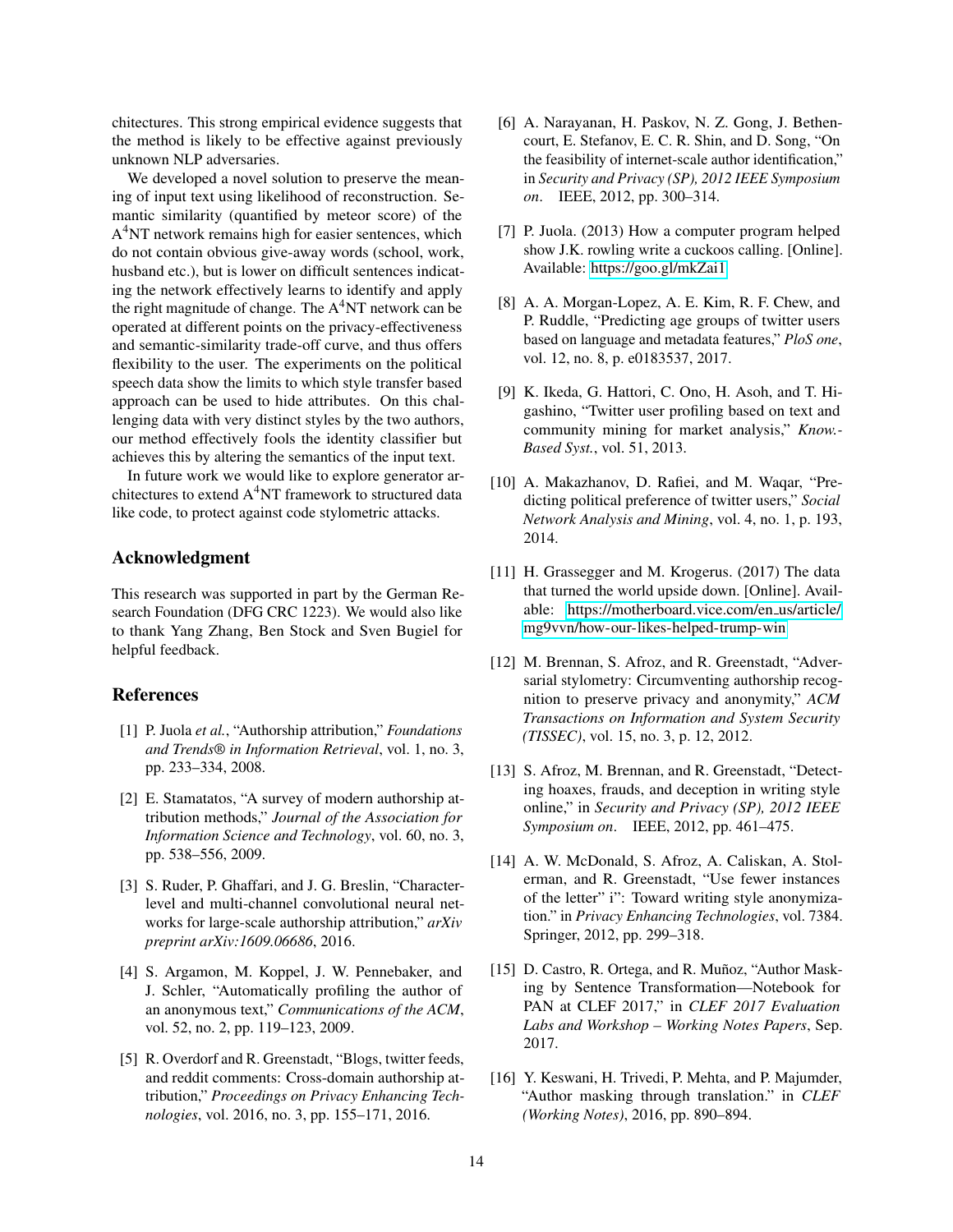- <span id="page-14-0"></span>[17] A. Caliskan and R. Greenstadt, "Translate once, translate twice, translate thrice and attribute: Identifying authors and machine translation tools in translated text," in *2012 IEEE Sixth International Conference on Semantic Computing*, Sept 2012, pp. 121– 125.
- <span id="page-14-1"></span>[18] I. Goodfellow, J. Pouget-Abadie, M. Mirza, B. Xu, D. Warde-Farley, S. Ozair, A. Courville, and Y. Bengio, "Generative adversarial nets," in *Advances in Neural Information Processing Systems (NIPS)*, 2014, pp. 2672–2680.
- <span id="page-14-2"></span>[19] I. Sutskever, O. Vinyals, and O. V. Le, "Sequence" to sequence learning with neural networks," in *Advances in neural information processing systems*, 2014, pp. 3104–3112.
- <span id="page-14-3"></span>[20] W. Xu, A. Ritter, B. Dolan, R. Grishman, and C. Cherry, "Paraphrasing for style," *Proceedings of COLING 2012*, pp. 2899–2914, 2012.
- <span id="page-14-4"></span>[21] S. Afroz, A. C. Islam, A. Stolerman, R. Greenstadt, and D. McCoy, "Doppelgänger finder: Taking stylometry to the underground," in *Security and Privacy (SP), 2014 IEEE Symposium on*. IEEE, 2014, pp. 212–226.
- <span id="page-14-5"></span>[22] A. Caliskan-Islam, R. Harang, A. Liu, A. Narayanan, C. Voss, F. Yamaguchi, and R. Greenstadt, "Deanonymizing programmers via code stylometry," in *USENIX Security Symposium*, 2015.
- <span id="page-14-6"></span>[23] A. Abbasi and H. Chen, "Writeprints: A stylometric approach to identity-level identification and similarity detection in cyberspace," *ACM Transactions on Information Systems (TOIS)*, vol. 26, no. 2, p. 7, 2008.
- <span id="page-14-7"></span>[24] D. Bagnall, "Author identification using multiheaded recurrent neural networks," *arXiv preprint arXiv:1506.04891*, 2015.
- <span id="page-14-8"></span>[25] G. Kacmarcik and M. Gamon, "Obfuscating document stylometry to preserve author anonymity," in *Proceedings of the COLING/ACL on Main conference poster sessions*. Association for Computational Linguistics, 2006, pp. 444–451.
- <span id="page-14-9"></span>[26] G. Karadzhov, T. Mihaylova, Y. Kiprov, G. Georgiev, I. Koychev, and P. Nakov, "The case for being average: A mediocrity approach to style masking and author obfuscation," in *International Conference of the Cross-Language Evaluation Forum for European Languages*. Springer, 2017, pp. 173–185.
- <span id="page-14-10"></span>[27] D. Bahdanau, K. Cho, and Y. Bengio, "Neural machine translation by jointly learning to align and translate," *Proceedings of the International Conference on Learning Representations (ICLR)*, 2014.
- <span id="page-14-11"></span>[28] Y. Wu, M. Schuster, Z. Chen, Q. V. Le, M. Norouzi, W. Macherey, M. Krikun, Y. Cao, Q. Gao, K. Macherey *et al.*, "Google's neural machine translation system: Bridging the gap between human and machine translation," *arXiv preprint arXiv:1609.08144*, 2016.
- <span id="page-14-12"></span>[29] T. Shen, T. Lei, R. Barzilay, and T. Jaakkola, "Style transfer from non-parallel text by cross-alignment," *To appear in NIPS*, 2017.
- <span id="page-14-13"></span>[30] S. Hochreiter and J. Schmidhuber, "Long short-term memory," *Neural computation*, vol. 9, no. 8, 1997.
- <span id="page-14-14"></span>[31] T. Mikolov, I. Sutskever, K. Chen, G. S. Corrado, and J. Dean, "Distributed representations of words and phrases and their compositionality," in *Advances in Neural Information Processing Systems (NIPS)*, 2013.
- <span id="page-14-15"></span>[32] J. Pennington, R. Socher, and C. Manning, "Glove: Global vectors for word representation," in *Proceedings of the 2014 conference on empirical methods in natural language processing (EMNLP)*, 2014, pp. 1532–1543.
- <span id="page-14-16"></span>[33] R. J. Weiss, J. Chorowski, N. Jaitly, Y. Wu, and Z. Chen, "Sequence-to-sequence models can directly transcribe foreign speech," *arXiv preprint arXiv:1703.08581*, 2017.
- <span id="page-14-17"></span>[34] X. Ma and E. Hovy, "End-to-end sequence labeling via bi-directional LSTM-CNNs-CRF," in *Proceedings of the Annual Meeting of the Association for Computational Linguistics (ACL)*, 2016, pp. 1064– 1074.
- <span id="page-14-18"></span>[35] R. Shetty, M. Rohrbach, L. A. Hendricks, M. Fritz, and B. Schiele, "Speaking the same language: Matching machine to human captions by adversarial training," in *Proceedings of the IEEE International Conference on Computer Vision (ICCV)*, 2017.
- <span id="page-14-19"></span>[36] E. Jang, S. Gu, and B. Poole, "Categorical reparameterization with gumbel-softmax," *Proceedings of the International Conference on Learning Representations (ICLR)*, 2016.
- <span id="page-14-20"></span>[37] J.-Y. Zhu, T. Park, P. Isola, and A. A. Efros, "Unpaired image-to-image translation using cycleconsistent adversarial networks," *Proceedings of the IEEE International Conference on Computer Vision (ICCV)*, 2017.